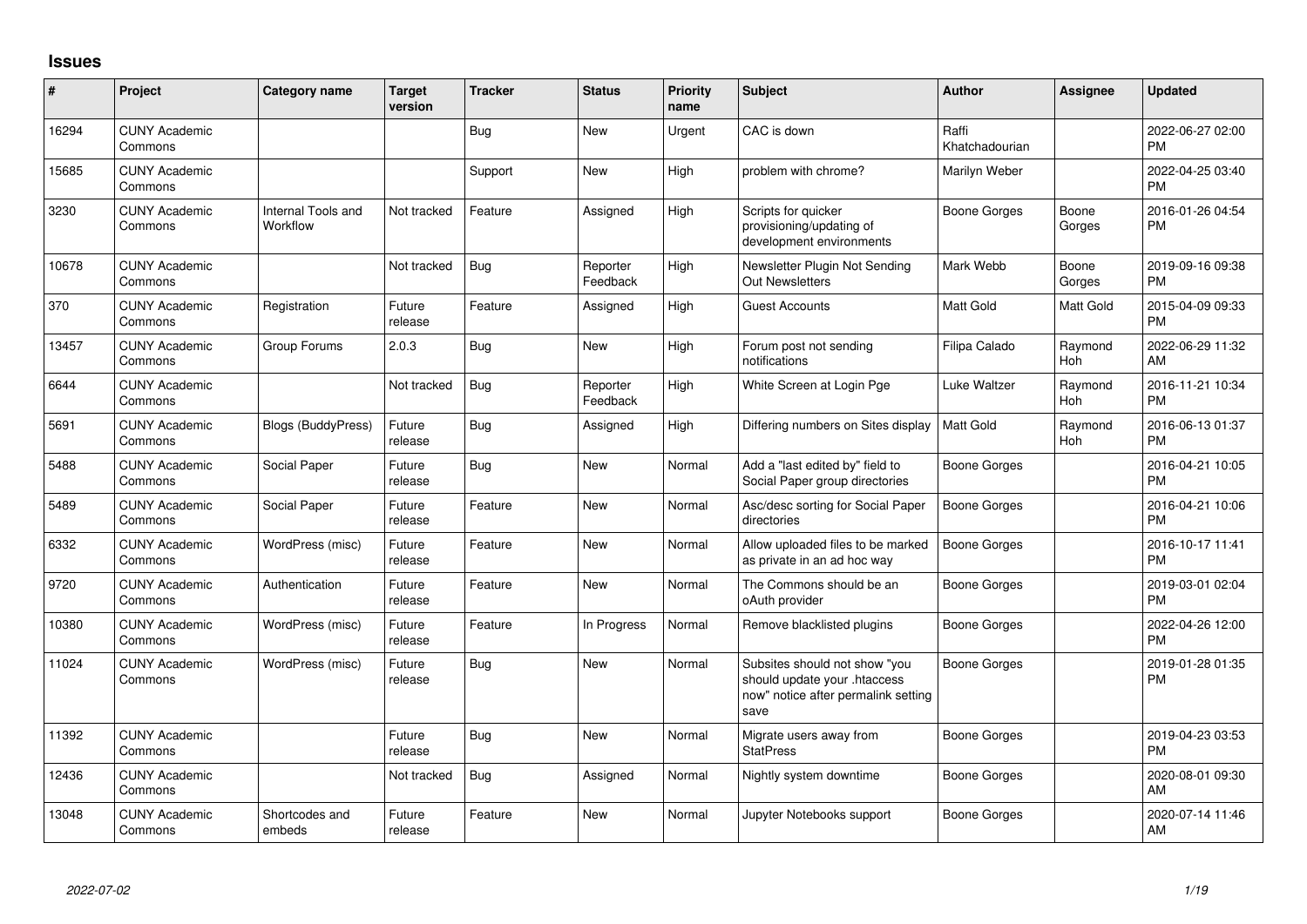| #     | Project                         | <b>Category name</b>       | <b>Target</b><br>version | <b>Tracker</b> | <b>Status</b>        | <b>Priority</b><br>name | <b>Subject</b>                                                       | <b>Author</b> | Assignee | <b>Updated</b>                |
|-------|---------------------------------|----------------------------|--------------------------|----------------|----------------------|-------------------------|----------------------------------------------------------------------|---------------|----------|-------------------------------|
| 14842 | <b>CUNY Academic</b><br>Commons |                            | Not tracked              | Support        | Reporter<br>Feedback | Normal                  | Question about widgets and block<br>editor                           | Gina Cherry   |          | 2021-10-06 03:01<br><b>PM</b> |
| 6755  | <b>CUNY Academic</b><br>Commons | WordPress (misc)           | Future<br>release        | Bug            | <b>New</b>           | Normal                  | Cannot Deactivate Plugin                                             | Laura Kane    |          | 2016-11-16 01:12<br><b>PM</b> |
| 11131 | <b>CUNY Academic</b><br>Commons |                            | Future<br>release        | Feature        | Reporter<br>Feedback | Normal                  | Image Annotation Plugins                                             | Laurie Hurson |          | 2019-02-26 11:33<br>AM        |
| 11415 | <b>CUNY Academic</b><br>Commons | <b>WordPress Plugins</b>   | Not tracked              | <b>Bug</b>     | Reporter<br>Feedback | Normal                  | <b>Blog Subscriptions in Jetpack</b>                                 | Laurie Hurson |          | 2019-05-14 10:34<br>AM        |
| 11843 | <b>CUNY Academic</b><br>Commons | WordPress (misc)           | Future<br>release        | Design/UX      | New                  | Normal                  | Tweaking the Gutenberg Editor<br>Interface                           | Laurie Hurson |          | 2022-04-26 12:00<br><b>PM</b> |
| 12328 | <b>CUNY Academic</b><br>Commons |                            | Not tracked              | Support        | <b>New</b>           | Normal                  | Sign up Code for Non-CUNY<br>Faculty                                 | Laurie Hurson |          | 2020-01-28 10:25<br>AM        |
| 13650 | <b>CUNY Academic</b><br>Commons | Group Library              | Future<br>release        | Feature        | New                  | Normal                  | Forum Attachments in Group<br>Library                                | Laurie Hurson |          | 2021-11-19 12:30<br><b>PM</b> |
| 14538 | <b>CUNY Academic</b><br>Commons |                            | Not tracked              | Support        | Reporter<br>Feedback | Normal                  | <b>Weebly To Commons</b>                                             | Laurie Hurson |          | 2021-09-14 10:47<br>AM        |
| 14936 | <b>CUNY Academic</b><br>Commons |                            |                          | <b>Bug</b>     | New                  | Normal                  | Commons websites blocked by<br>SPS campus network                    | Laurie Hurson |          | 2021-11-03 03:57<br><b>PM</b> |
| 14940 | <b>CUNY Academic</b><br>Commons |                            |                          | Bug            | New                  | Normal                  | Discrepancy between Commons<br>profile "sites" and actual # of sites | Laurie Hurson |          | 2021-11-08 11:09<br>AM        |
| 15176 | <b>CUNY Academic</b><br>Commons |                            | Not tracked              | Support        | Reporter<br>Feedback | Normal                  | Archiving Q Writing & Old<br>Wordpress Sites on the Commons          | Laurie Hurson |          | 2022-02-08 10:28<br>AM        |
| 15613 | <b>CUNY Academic</b><br>Commons |                            | 2.0.3                    | Feature        | Reporter<br>Feedback | Normal                  | Adding "Passster" plugin                                             | Laurie Hurson |          | 2022-06-29 11:32<br>AM        |
| 15757 | <b>CUNY Academic</b><br>Commons |                            |                          | Bug            | New                  | Normal                  | Members # do not match                                               | Laurie Hurson |          | 2022-03-30 04:52<br><b>PM</b> |
| 15923 | <b>CUNY Academic</b><br>Commons |                            | Not tracked              | Feature        | Reporter<br>Feedback | Normal                  | <b>Bellows Plugin Adjustments</b>                                    | Laurie Hurson |          | 2022-04-20 10:10<br>AM        |
| 5199  | <b>CUNY Academic</b><br>Commons | Social Paper               | Future<br>release        | Feature        | <b>New</b>           | Normal                  | add tables to the SP editor                                          | Marilyn Weber |          | 2016-10-24 11:27<br>AM        |
| 5205  | <b>CUNY Academic</b><br>Commons | Social Paper               | Future<br>release        | Feature        | New                  | Normal                  | Social Paper folders                                                 | Marilyn Weber |          | 2016-02-11 10:24<br><b>PM</b> |
| 5992  | <b>CUNY Academic</b><br>Commons | <b>Email Notifications</b> | Future<br>release        | Feature        | <b>New</b>           | Normal                  | Changing the From line of<br>autogenerated blog emails               | Marilyn Weber |          | 2018-09-27 05:19<br><b>PM</b> |
| 10273 | <b>CUNY Academic</b><br>Commons | Registration               | Not tracked              | Support        | Reporter<br>Feedback | Normal                  | users combining CF and campus<br>address                             | Marilyn Weber |          | 2019-09-18 10:58<br>AM        |
| 10657 | <b>CUNY Academic</b><br>Commons |                            | Not tracked              | Support        | Reporter<br>Feedback | Normal                  | child theme problems                                                 | Marilyn Weber |          | 2018-11-08 01:19<br><b>PM</b> |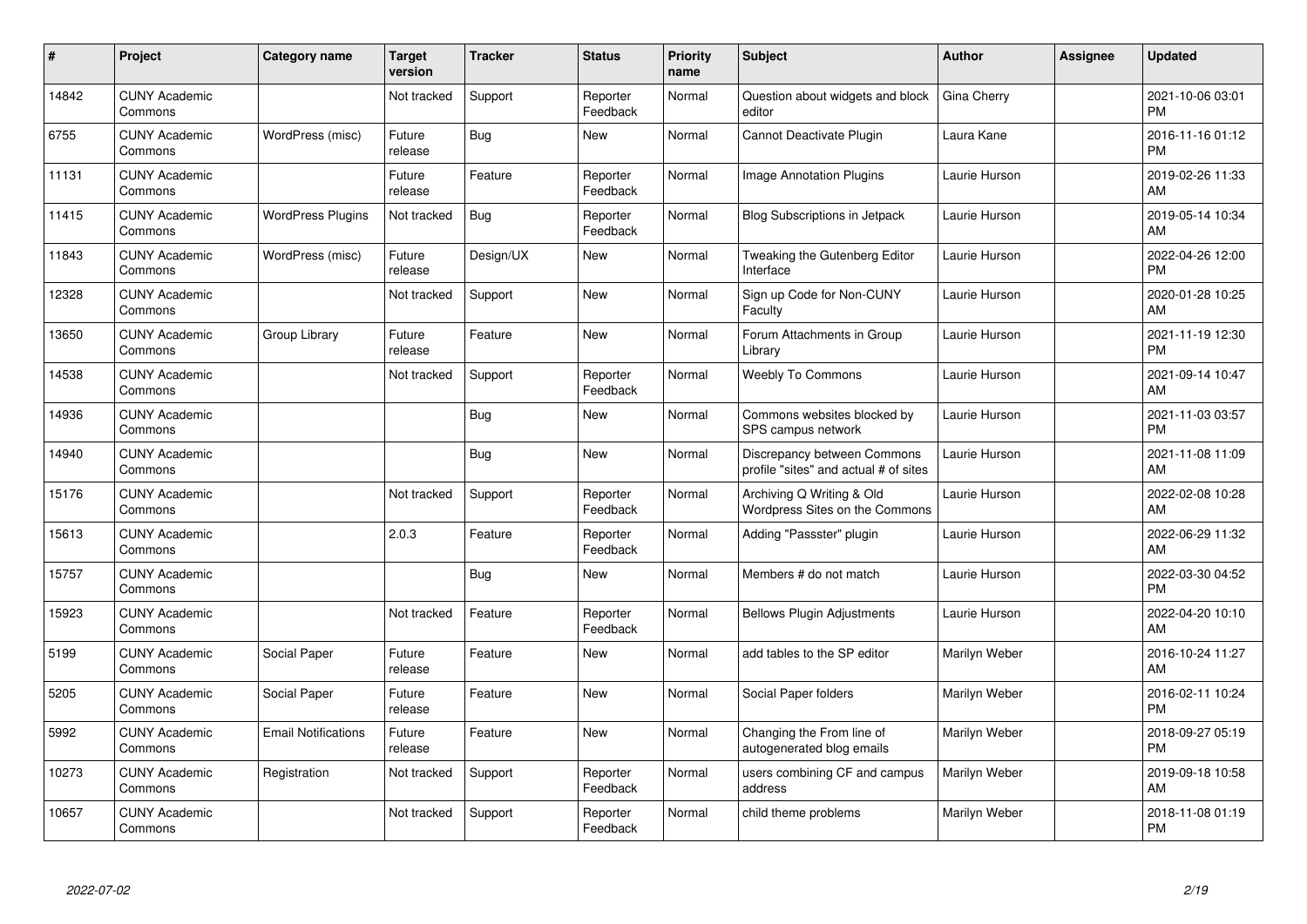| #     | Project                         | <b>Category name</b>      | <b>Target</b><br>version | <b>Tracker</b> | <b>Status</b>        | <b>Priority</b><br>name | <b>Subject</b>                                                                                | <b>Author</b> | <b>Assignee</b> | <b>Updated</b>                |
|-------|---------------------------------|---------------------------|--------------------------|----------------|----------------------|-------------------------|-----------------------------------------------------------------------------------------------|---------------|-----------------|-------------------------------|
| 11509 | <b>CUNY Academic</b><br>Commons |                           | Not tracked              | Support        | Reporter<br>Feedback | Normal                  | deleted Page causing a Menu<br>problem?                                                       | Marilyn Weber |                 | 2019-06-04 09:54<br>AM        |
| 11519 | <b>CUNY Academic</b><br>Commons |                           | Not tracked              | Support        | Assigned             | Normal                  | comment option not appearing                                                                  | Marilyn Weber |                 | 2019-09-24 10:28<br>AM        |
| 11771 | <b>CUNY Academic</b><br>Commons |                           | Not tracked              | Support        | Reporter<br>Feedback | Normal                  | post displays in sections                                                                     | Marilyn Weber |                 | 2019-08-20 10:34<br>AM        |
| 11787 | <b>CUNY Academic</b><br>Commons |                           | Not tracked              | Support        | Reporter<br>Feedback | Normal                  | automated comments notifications<br>on ZenDesk                                                | Marilyn Weber |                 | 2019-08-26 06:18<br><b>PM</b> |
| 11848 | <b>CUNY Academic</b><br>Commons |                           | Not tracked              | Support        | Hold                 | Normal                  | a Dean of Faculty wants to share<br>a large file                                              | Marilyn Weber |                 | 2019-09-24 08:44<br>AM        |
| 12350 | <b>CUNY Academic</b><br>Commons | <b>Blogs (BuddyPress)</b> | Not tracked              | Support        | Reporter<br>Feedback | Normal                  | URL creation problem                                                                          | Marilyn Weber |                 | 2020-02-03 11:27<br>AM        |
| 12352 | <b>CUNY Academic</b><br>Commons |                           | Not tracked              | Support        | <b>New</b>           | Normal                  | "posts list" page builder block<br>option                                                     | Marilyn Weber |                 | 2020-02-03 01:29<br><b>PM</b> |
| 12360 | <b>CUNY Academic</b><br>Commons | <b>WordPress Themes</b>   | Not tracked              | Bug            | Reporter<br>Feedback | Normal                  | site just says "DANTE We are<br>currently in maintenance mode,<br>please check back shortly." | Marilyn Weber |                 | 2020-02-04 12:13<br><b>PM</b> |
| 13034 | <b>CUNY Academic</b><br>Commons |                           | Not tracked              | Support        | Reporter<br>Feedback | Normal                  | a site is asking people to join the<br>Commons to get a download                              | Marilyn Weber |                 | 2020-07-12 07:23<br>AM.       |
| 13255 | <b>CUNY Academic</b><br>Commons |                           | Not tracked              | Support        | Reporter<br>Feedback | Normal                  | Accessibility problems                                                                        | Marilyn Weber |                 | 2020-09-01 05:48<br><b>PM</b> |
| 13975 | <b>CUNY Academic</b><br>Commons | Social Paper              | Not tracked              | Support        | Reporter<br>Feedback | Normal                  | can't approve comments on Social<br>Paper paper                                               | Marilyn Weber |                 | 2021-02-12 09:33<br>AM        |
| 14074 | <b>CUNY Academic</b><br>Commons | WordPress (misc)          | Not tracked              | Support        | Reporter<br>Feedback | Normal                  | page password protection problem   Marilyn Weber                                              |               |                 | 2021-03-02 11:03<br>AM        |
| 14398 | <b>CUNY Academic</b><br>Commons |                           | Not tracked              | Support        | Reporter<br>Feedback | Normal                  | Events plug-in notification problem                                                           | Marilyn Weber |                 | 2021-05-11 11:21<br>AM        |
| 14784 | <b>CUNY Academic</b><br>Commons |                           |                          | Support        | Reporter<br>Feedback | Normal                  | User report of logo problem when<br>using Customizer theme                                    | Marilyn Weber |                 | 2021-09-17 10:25<br>AM        |
| 14900 | <b>CUNY Academic</b><br>Commons |                           | Not tracked              | Support        | Reporter<br>Feedback | Normal                  | previous theme?                                                                               | Marilyn Weber |                 | 2021-10-25 10:31<br><b>AM</b> |
| 14911 | <b>CUNY Academic</b><br>Commons | <b>WordPress Themes</b>   | Not tracked              | Support        | <b>New</b>           | Normal                  | Twentytwentyone theme                                                                         | Marilyn Weber |                 | 2021-10-28 10:37<br>AM        |
| 15045 | <b>CUNY Academic</b><br>Commons |                           |                          | Support        | <b>New</b>           | Normal                  | no result for KCeL in the search<br>box on the commons                                        | Marilyn Weber |                 | 2021-12-10 11:29<br>AM        |
| 15169 | <b>CUNY Academic</b><br>Commons |                           | 2.0.3                    | Support        | Reporter<br>Feedback | Normal                  | new Prelude website zipfiles for<br>custom theme and other files.                             | Marilyn Weber |                 | 2022-06-29 11:32<br>AM        |
| 15260 | <b>CUNY Academic</b><br>Commons |                           |                          | Support        | Reporter<br>Feedback | Normal                  | Diacritical markings   European<br>Stages                                                     | Marilyn Weber |                 | 2022-02-04 08:16<br>AM        |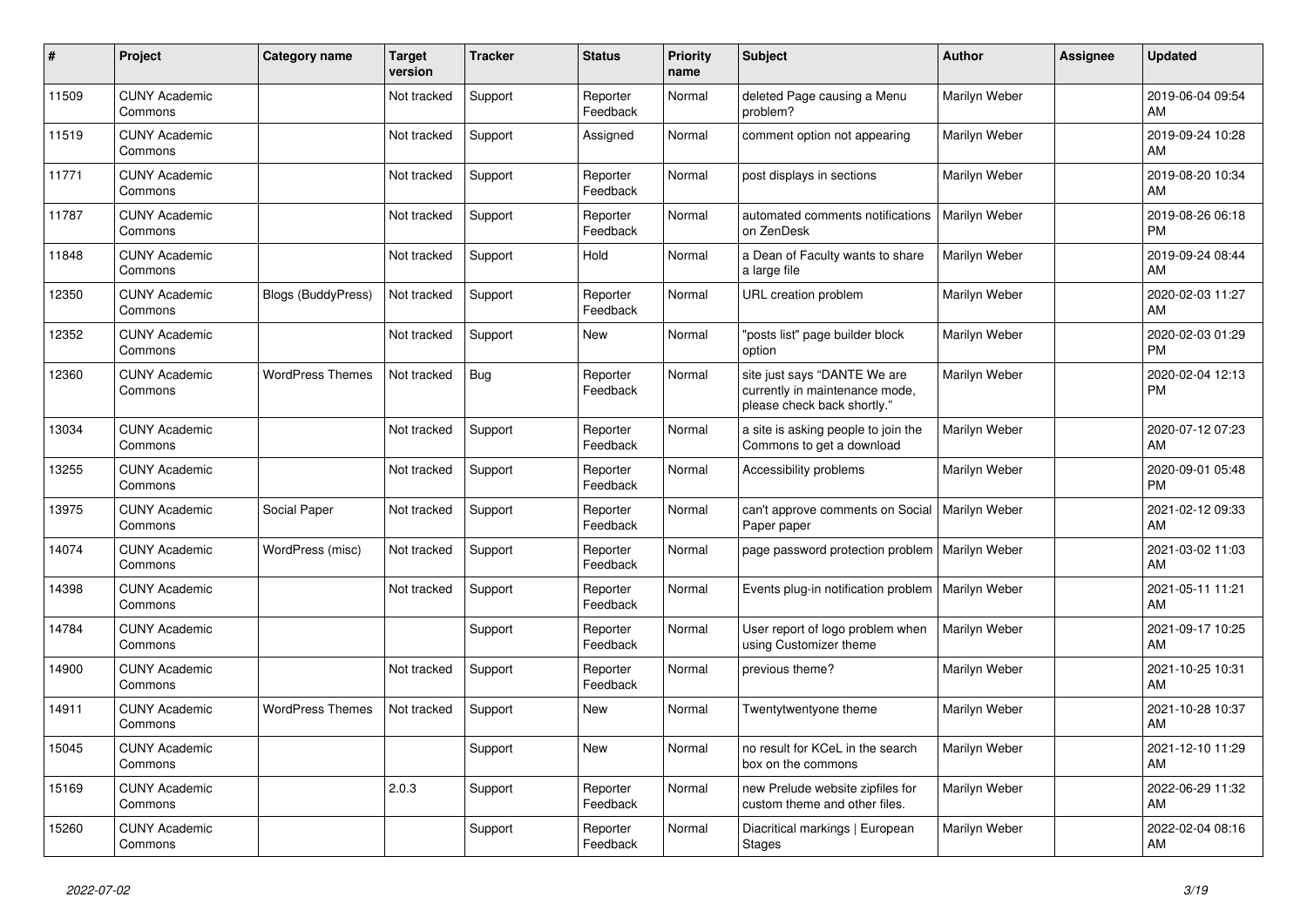| #     | Project                         | <b>Category name</b>     | <b>Target</b><br>version | <b>Tracker</b> | <b>Status</b>        | <b>Priority</b><br>name | <b>Subject</b>                                                                             | <b>Author</b>           | <b>Assignee</b> | <b>Updated</b>                |
|-------|---------------------------------|--------------------------|--------------------------|----------------|----------------------|-------------------------|--------------------------------------------------------------------------------------------|-------------------------|-----------------|-------------------------------|
| 15370 | <b>CUNY Academic</b><br>Commons |                          |                          | Support        | Reporter<br>Feedback | Normal                  | All-in-One Event Calendar?                                                                 | Marilyn Weber           |                 | 2022-02-17 11:03<br>AM        |
| 15565 | <b>CUNY Academic</b><br>Commons |                          |                          | Support        | New                  | Normal                  | Events - send updates to an email<br>listserv                                              | Marilyn Weber           |                 | 2022-03-10 01:06<br><b>PM</b> |
| 15655 | <b>CUNY Academic</b><br>Commons |                          | 2.0.3                    | Support        | Reporter<br>Feedback | Normal                  | Event Aggregator plugin?                                                                   | Marilyn Weber           |                 | 2022-06-29 11:32<br>AM        |
| 15816 | <b>CUNY Academic</b><br>Commons |                          | Not tracked              | Support        | <b>New</b>           | Normal                  | slow loading at SPS                                                                        | Marilyn Weber           |                 | 2022-04-05 01:26<br><b>PM</b> |
| 16099 | <b>CUNY Academic</b><br>Commons |                          |                          | Support        | Reporter<br>Feedback | Normal                  | request for Newsletter Glue                                                                | Marilyn Weber           |                 | 2022-05-13 12:14<br><b>PM</b> |
| 10769 | <b>CUNY Academic</b><br>Commons | <b>WordPress Themes</b>  | Not tracked              | <b>Bug</b>     | Reporter<br>Feedback | Normal                  | 2011 Theme Sidebar                                                                         | Mark Webb               |                 | 2018-12-04 04:09<br><b>PM</b> |
| 11120 | <b>CUNY Academic</b><br>Commons | <b>WordPress Plugins</b> | Not tracked              | Bug            | Reporter<br>Feedback | Normal                  | Events Manager Events Not<br>Showing Up                                                    | Mark Webb               |                 | 2019-02-27 04:10<br><b>PM</b> |
| 364   | <b>CUNY Academic</b><br>Commons | <b>WordPress Plugins</b> | Future<br>release        | Feature        | <b>New</b>           | Normal                  | <b>Bulletin Board</b>                                                                      | <b>Matt Gold</b>        |                 | 2015-01-05 08:50<br><b>PM</b> |
| 11077 | <b>CUNY Academic</b><br>Commons | Events                   | Not tracked              | Feature        | Reporter<br>Feedback | Normal                  | Show event category description<br>in event list view                                      | Raffi<br>Khatchadourian |                 | 2019-02-12 10:38<br><b>PM</b> |
| 14792 | <b>CUNY Academic</b><br>Commons |                          |                          | <b>Bug</b>     | New                  | Normal                  | Inconsistent email notifications<br>from gravity forms                                     | Raffi<br>Khatchadourian |                 | 2021-10-04 01:50<br><b>PM</b> |
| 16290 | <b>CUNY Academic</b><br>Commons |                          |                          | Feature        | Reporter<br>Feedback | Normal                  | Add Table Of Contents Block<br>plug-in                                                     | Raffi<br>Khatchadourian |                 | 2022-06-24 10:26<br>AM        |
| 16314 | <b>CUNY Academic</b><br>Commons | <b>WordPress Plugins</b> |                          | Feature        | New                  | Normal                  | Install Multicollab plug-in?                                                               | Raffi<br>Khatchadourian |                 | 2022-06-29 03:44<br><b>PM</b> |
| 16255 | <b>CUNY Academic</b><br>Commons | WordPress (misc)         |                          | Bug            | New                  | Normal                  | Need to define 'MULTISITE'<br>constant in wp-config.php                                    | Raymond Hoh             |                 | 2022-06-19 09:31<br><b>AM</b> |
| 10982 | <b>CUNY Academic</b><br>Commons | Domain Mapping           | Not tracked              | Support        | Reporter<br>Feedback | Normal                  | <b>CNAME</b> question                                                                      | scott voth              |                 | 2019-01-22 04:29<br><b>PM</b> |
| 11788 | <b>CUNY Academic</b><br>Commons | <b>WordPress Plugins</b> | Future<br>release        | Support        | Reporter<br>Feedback | Normal                  | Plugin Request - Browse Aloud                                                              | scott voth              |                 | 2019-09-24 08:42<br>AM        |
| 11860 | <b>CUNY Academic</b><br>Commons | Registration             | Future<br>release        | Feature        | New                  | Normal                  | <b>Ensure Students Are Aware They</b><br>Can Use Aliases At Registration                   | scott voth              |                 | 2019-09-24 08:46<br>AM        |
| 12573 | <b>CUNY Academic</b><br>Commons | <b>WordPress Plugins</b> | Future<br>release        | Bug            | New                  | Normal                  | <b>CommentPress Core Issues</b>                                                            | scott voth              |                 | 2020-03-24 04:32<br><b>PM</b> |
| 14629 | <b>CUNY Academic</b><br>Commons |                          | Not tracked              | <b>Bug</b>     | Reporter<br>Feedback | Normal                  | Possible Post Order Bug?                                                                   | <b>Syelle Graves</b>    |                 | 2021-09-14 10:47<br>AM        |
| 16318 | <b>CUNY Academic</b><br>Commons |                          |                          | Bug            | New                  | Normal                  | Unable to Access block editor or<br>embed YouTube videos in new<br>pages, in one site only | Syelle Graves           |                 | 2022-07-01 06:53<br><b>PM</b> |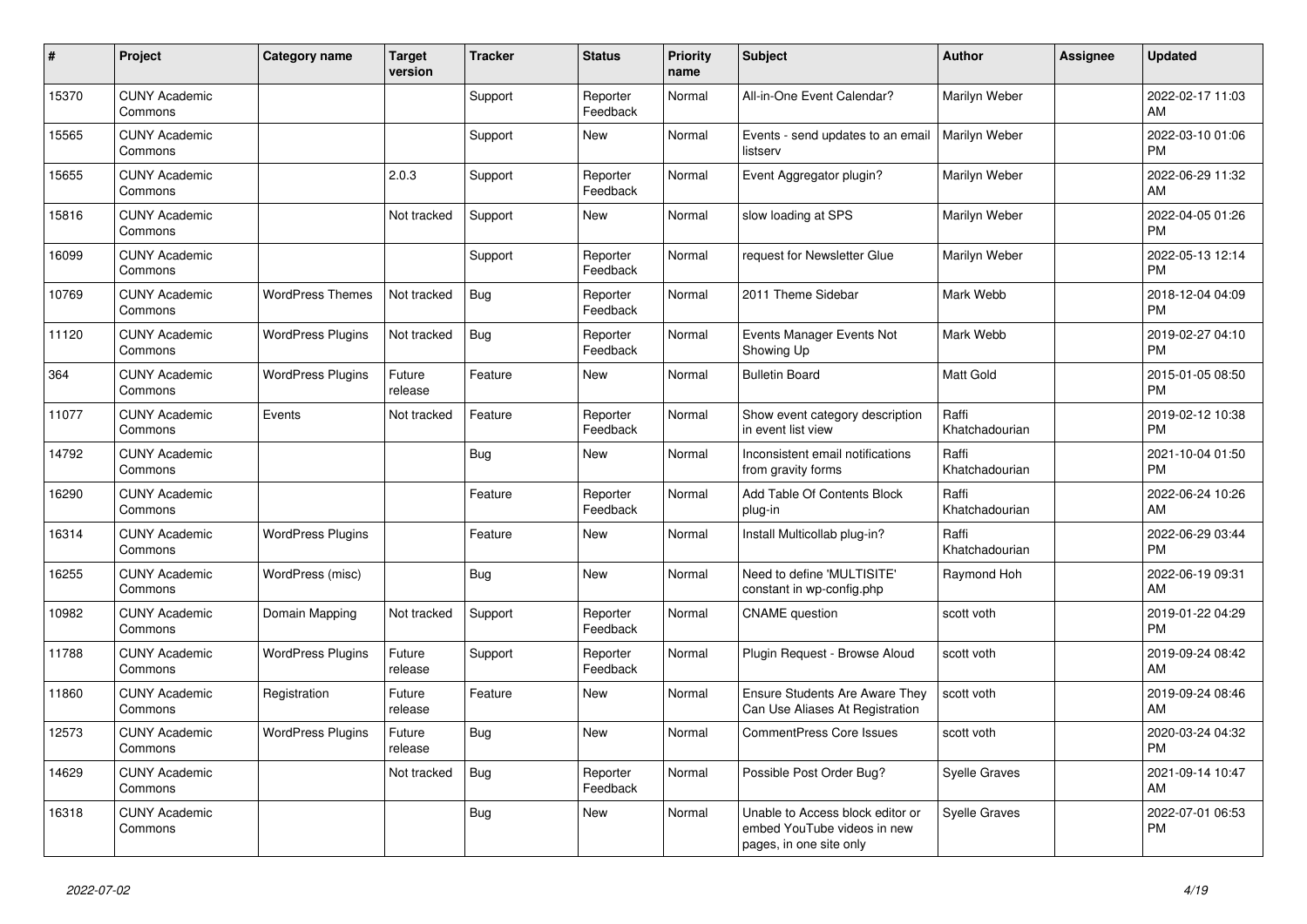| #     | Project                         | <b>Category name</b>       | <b>Target</b><br>version | <b>Tracker</b> | <b>Status</b>        | Priority<br>name | <b>Subject</b>                                                                            | <b>Author</b>       | <b>Assignee</b>   | <b>Updated</b>                |
|-------|---------------------------------|----------------------------|--------------------------|----------------|----------------------|------------------|-------------------------------------------------------------------------------------------|---------------------|-------------------|-------------------------------|
| 11556 | <b>CUNY Academic</b><br>Commons | Courses                    | Not tracked              | <b>Bug</b>     | Reporter<br>Feedback | Normal           | Instructor name given in course<br>listing                                                | Tom Harbison        |                   | 2019-06-25 04:12<br><b>PM</b> |
| 12198 | <b>CUNY Academic</b><br>Commons |                            | Not tracked              | Bug            | Reporter<br>Feedback | Normal           | Duplicate listing in My Sites                                                             | Tom Harbison        |                   | 2019-12-09 05:50<br><b>PM</b> |
| 11968 | JustPublics@365<br>MediaCamp    |                            |                          | Feature        | New                  | Normal           | Nanoscience Retractable Display<br>Unit                                                   | Donald Cherry       | Bonnie<br>Eissner | 2021-02-19 08:50<br>AM        |
| 618   | <b>CUNY Academic</b><br>Commons | <b>BuddyPress Docs</b>     | Future<br>release        | Feature        | Assigned             | Normal           | BuddyPress Docs: export formats                                                           | Boone Gorges        | Boone<br>Gorges   | 2015-11-09 05:38<br><b>PM</b> |
| 1422  | <b>CUNY Academic</b><br>Commons | <b>BuddyPress Docs</b>     | Future<br>release        | Feature        | Assigned             | Normal           | Make "created Doc" activity icons<br>non-mini                                             | <b>Boone Gorges</b> | Boone<br>Gorges   | 2015-11-09 05:48<br><b>PM</b> |
| 1508  | <b>CUNY Academic</b><br>Commons | WordPress (misc)           | Future<br>release        | Feature        | Assigned             | Normal           | Share login cookies across<br>mapped domains                                              | <b>Boone Gorges</b> | Boone<br>Gorges   | 2012-07-02 12:12<br><b>PM</b> |
| 1744  | <b>CUNY Academic</b><br>Commons | <b>BuddyPress Docs</b>     | Future<br>release        | Feature        | Assigned             | Normal           | Spreadsheet-style Docs                                                                    | Boone Gorges        | Boone<br>Gorges   | 2015-11-09 06:13<br><b>PM</b> |
| 3002  | <b>CUNY Academic</b><br>Commons | Search                     | Future<br>release        | Feature        | Assigned             | Normal           | Overhaul CAC search by using<br>external search appliance                                 | Boone Gorges        | Boone<br>Gorges   | 2020-07-15 03:05<br>PM.       |
| 3193  | <b>CUNY Academic</b><br>Commons | Group Forums               | Future<br>release        | Feature        | Assigned             | Normal           | bbPress 2.x dynamic roles and<br><b>RBE</b>                                               | Boone Gorges        | Boone<br>Gorges   | 2014-09-30 01:30<br><b>PM</b> |
| 3580  | <b>CUNY Academic</b><br>Commons | Group Blogs                | Future<br>release        | Feature        | New                  | Normal           | Multiple blogs per group                                                                  | Boone Gorges        | Boone<br>Gorges   | 2018-02-20 02:02<br><b>PM</b> |
| 4481  | <b>CUNY Academic</b><br>Commons | Events                     | Future<br>release        | Feature        | New                  | Normal           | Group admins/mods should have<br>the ability to unlink an event from<br>the group         | Boone Gorges        | Boone<br>Gorges   | 2017-04-24 03:53<br><b>PM</b> |
| 5234  | <b>CUNY Academic</b><br>Commons | Membership                 | Future<br>release        | Feature        | Assigned             | Normal           | Write Unconfirmed patch for WP                                                            | Boone Gorges        | Boone<br>Gorges   | 2016-10-24 11:18<br>AM        |
| 7022  | <b>CUNY Academic</b><br>Commons | Announcements              | Future<br>release        | Bug            | New                  | Normal           | Sitewide announcements should<br>be displayed on, and dismissable<br>from, mapped domains | Boone Gorges        | Boone<br>Gorges   | 2018-03-22 10:18<br>AM        |
| 7663  | <b>CUNY Academic</b><br>Commons | Social Paper               | Future<br>release        | Bug            | New                  | Normal           | Social Paper notifications not<br>formatted correctly on secondary<br>sites               | Boone Gorges        | Boone<br>Gorges   | 2018-04-16 03:52<br><b>PM</b> |
| 9926  | <b>CUNY Academic</b><br>Commons | <b>WordPress Plugins</b>   | Future<br>release        | Bug            | <b>New</b>           | Normal           | twitter-mentions-as-comments<br>cron jobs can run long                                    | Boone Gorges        | Boone<br>Gorges   | 2018-10-24 12:34<br><b>PM</b> |
| 10794 | <b>CUNY Academic</b><br>Commons | Performance                | Not tracked              | <b>Bug</b>     | <b>New</b>           | Normal           | Memcached connection<br>occasionally breaks                                               | Boone Gorges        | Boone<br>Gorges   | 2018-12-06 03:30<br><b>PM</b> |
| 11945 | <b>CUNY Academic</b><br>Commons | Reckoning                  | Future<br>release        | Feature        | Reporter<br>Feedback | Normal           | Add Comments bubble to<br>Reckoning views                                                 | Boone Gorges        | Boone<br>Gorges   | 2019-11-12 05:14<br>PM        |
| 12042 | <b>CUNY Academic</b><br>Commons | <b>Email Notifications</b> | Future<br>release        | Feature        | New                  | Normal           | Improved error logging for BPGES<br>send queue                                            | Boone Gorges        | Boone<br>Gorges   | 2021-11-19 12:25<br>PM        |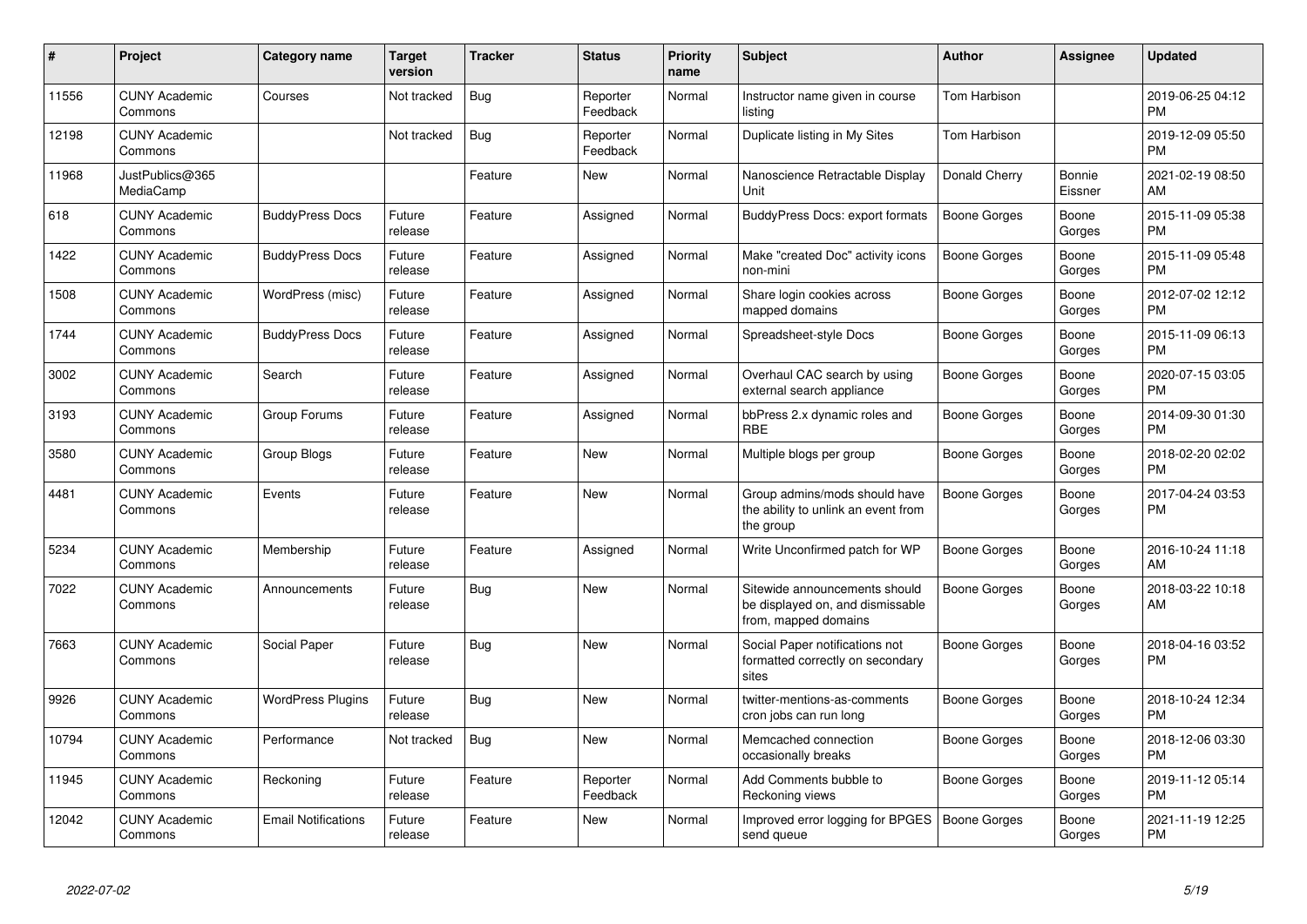| $\pmb{\sharp}$ | Project                         | <b>Category name</b>      | <b>Target</b><br>version | <b>Tracker</b> | <b>Status</b>        | <b>Priority</b><br>name | <b>Subject</b>                                                                             | <b>Author</b>       | <b>Assignee</b> | <b>Updated</b>                |
|----------------|---------------------------------|---------------------------|--------------------------|----------------|----------------------|-------------------------|--------------------------------------------------------------------------------------------|---------------------|-----------------|-------------------------------|
| 12091          | <b>CUNY Academic</b><br>Commons | <b>Group Files</b>        | Future<br>release        | Feature        | New                  | Normal                  | Improved pre-upload file validation<br>for bp-group-documents                              | Boone Gorges        | Boone<br>Gorges | 2019-11-14 01:21<br><b>PM</b> |
| 12911          | <b>CUNY Academic</b><br>Commons |                           | Not tracked              | Feature        | New                  | Normal                  | Block access to xmlrpc.php based<br>on User-Agent                                          | <b>Boone Gorges</b> | Boone<br>Gorges | 2020-06-09 05:12<br><b>PM</b> |
| 13466          | <b>CUNY Academic</b><br>Commons | Cavalcade                 | Future<br>release        | Feature        | New                  | Normal                  | Automated cleanup for duplicate<br>Cavalcade tasks                                         | Boone Gorges        | Boone<br>Gorges | 2020-10-13 05:24<br><b>PM</b> |
| 13835          | <b>CUNY Academic</b><br>Commons | WordPress (misc)          | Future<br>release        | Feature        | New                  | Normal                  | Allow OneSearch widget to have<br>'CUNY' as campus                                         | Boone Gorges        | Boone<br>Gorges | 2021-11-19 12:39<br><b>PM</b> |
| 14184          | <b>CUNY Academic</b><br>Commons | <b>Public Portfolio</b>   | Future<br>release        | Feature        | New                  | Normal                  | Centralized mechanism for storing<br>Campus affiliations                                   | <b>Boone Gorges</b> | Boone<br>Gorges | 2022-01-04 11:35<br>AM        |
| 14309          | <b>CUNY Academic</b><br>Commons | Group Library             | Future<br>release        | Feature        | New                  | Normal                  | Better handling of<br>bp_group_document file download<br>attempts when file is not present | Boone Gorges        | Boone<br>Gorges | 2021-11-19 12:28<br><b>PM</b> |
| 14987          | <b>CUNY Academic</b><br>Commons | <b>WordPress Plugins</b>  | Future<br>release        | Bug            | <b>New</b>           | Normal                  | Elementor update causes<br>database freeze-up                                              | Boone Gorges        | Boone<br>Gorges | 2021-11-29 12:02<br><b>PM</b> |
| 15883          | <b>CUNY Academic</b><br>Commons |                           | 2.1.0                    | Feature        | New                  | Normal                  | Release BPGES update                                                                       | Boone Gorges        | Boone<br>Gorges | 2022-05-26 10:39<br>AM        |
| 16092          | <b>CUNY Academic</b><br>Commons |                           | Future<br>release        | Feature        | Hold                 | Normal                  | Don't show main site in Site<br>search results                                             | Boone Gorges        | Boone<br>Gorges | 2022-05-17 03:12<br><b>PM</b> |
| 1460           | <b>CUNY Academic</b><br>Commons | Analytics                 | Future<br>release        | Feature        | Assigned             | Normal                  | Update System Report                                                                       | <b>Brian Foote</b>  | Boone<br>Gorges | 2015-11-09 06:13<br><b>PM</b> |
| 13370          | <b>CUNY Academic</b><br>Commons | Group Library             | Future<br>release        | Feature        | New                  | Normal                  | Library bulk deletion and folder<br>editing                                                | Colin McDonald      | Boone<br>Gorges | 2020-10-13 10:41<br>AM        |
| 15210          | <b>CUNY Academic</b><br>Commons | Analytics                 | Not tracked              | Design/UX      | New                  | Normal                  | Google Analytics improvements                                                              | Colin McDonald      | Boone<br>Gorges | 2022-05-24 10:47<br>AM        |
| 9289           | <b>CUNY Academic</b><br>Commons | <b>WordPress Plugins</b>  | Future<br>release        | <b>Bug</b>     | Reporter<br>Feedback | Normal                  | <b>Email Users Plugin</b>                                                                  | Laurie Hurson       | Boone<br>Gorges | 2018-10-24 12:34<br><b>PM</b> |
| 12121          | <b>CUNY Academic</b><br>Commons | <b>WordPress Plugins</b>  | 2.0.3                    | Feature        | Reporter<br>Feedback | Normal                  | Embedding H5P Iframes on<br>Commons Site                                                   | Laurie Hurson       | Boone<br>Gorges | 2022-06-29 11:32<br>AM        |
| 12438          | <b>CUNY Academic</b><br>Commons | Courses                   | Not tracked              | <b>Bug</b>     | New                  | Normal                  | Site appearing twice                                                                       | Laurie Hurson       | Boone<br>Gorges | 2020-02-18 01:34<br><b>PM</b> |
| 14504          | <b>CUNY Academic</b><br>Commons |                           | Not tracked              | Publicity      | Reporter<br>Feedback | Normal                  | Adding showcases to home page<br>menu                                                      | Laurie Hurson       | Boone<br>Gorges | 2022-01-19 03:26<br><b>PM</b> |
| 16199          | <b>CUNY Academic</b><br>Commons | <b>Directories</b>        | 2.0.3                    | Bug            | New                  | Normal                  | Removed "Semester" Filter from<br><b>Courses Directory</b>                                 | Laurie Hurson       | Boone<br>Gorges | 2022-06-29 11:32<br>AM        |
| 7981           | <b>CUNY Academic</b><br>Commons | Social Paper              | Future<br>release        | Bug            | New                  | Normal                  | Social Paper comments should<br>not go to spam                                             | Luke Waltzer        | Boone<br>Gorges | 2018-04-16 03:52<br><b>PM</b> |
| 8835           | <b>CUNY Academic</b><br>Commons | <b>Blogs (BuddyPress)</b> | Future<br>release        | Feature        | <b>New</b>           | Normal                  | Extend cuny.is shortlinks to sites                                                         | Luke Waltzer        | Boone<br>Gorges | 2022-04-26 11:59<br>AM        |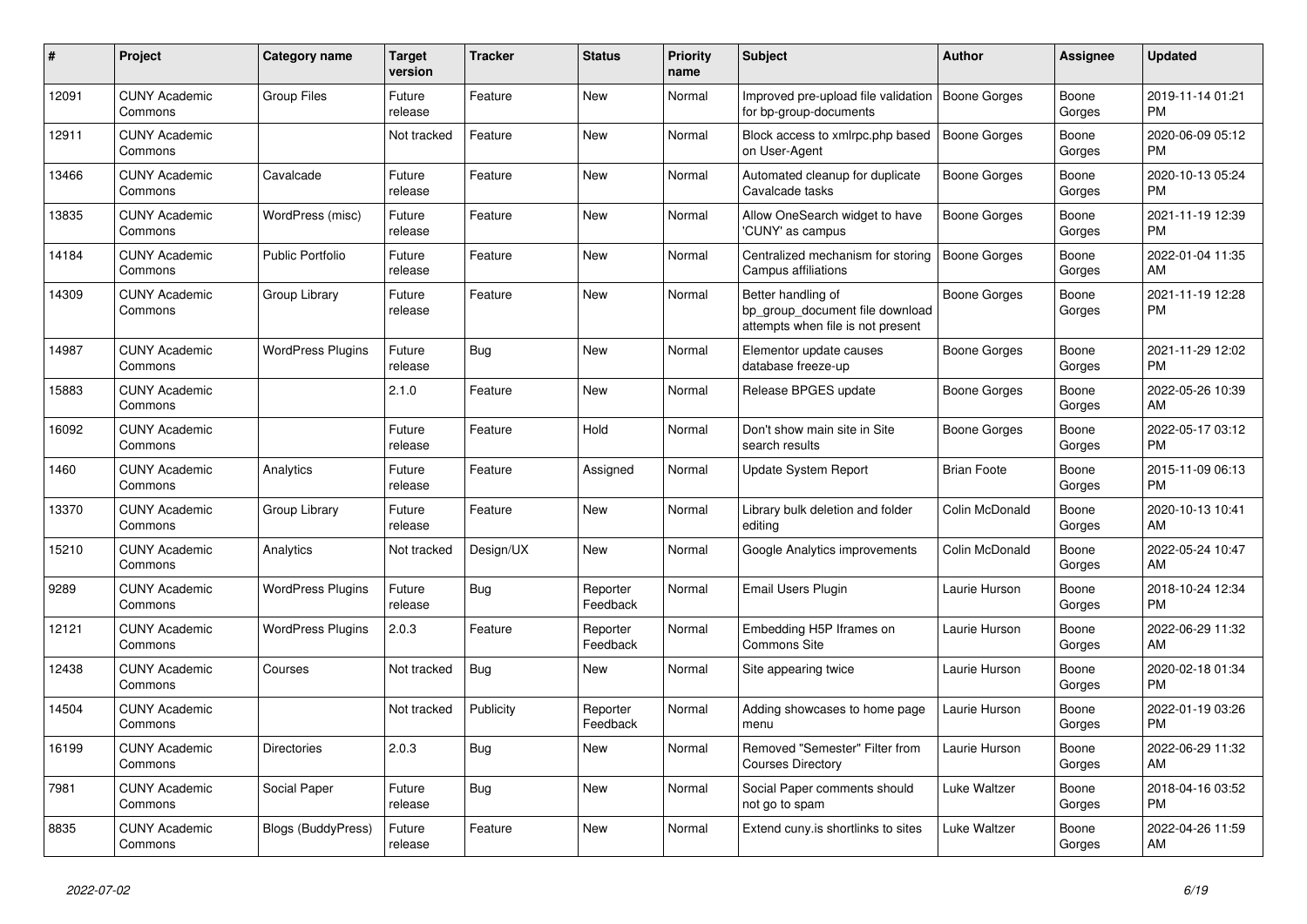| #    | <b>Project</b>                  | Category name            | <b>Target</b><br>version | <b>Tracker</b> | <b>Status</b>        | <b>Priority</b><br>name | <b>Subject</b>                                                                             | <b>Author</b>    | Assignee        | <b>Updated</b>                |
|------|---------------------------------|--------------------------|--------------------------|----------------|----------------------|-------------------------|--------------------------------------------------------------------------------------------|------------------|-----------------|-------------------------------|
| 9211 | <b>CUNY Academic</b><br>Commons | <b>WordPress Plugins</b> | Future<br>release        | Support        | Reporter<br>Feedback | Normal                  | Auto-Role Setting in Forum Plugin<br>Causing Some Confusion                                | Luke Waltzer     | Boone<br>Gorges | 2018-03-13 11:44<br>AM        |
| 9895 | <b>CUNY Academic</b><br>Commons | Onboarding               | Future<br>release        | Feature        | Assigned             | Normal                  | Add "Accept Invitation"<br>link/button/function to Group<br>and/or Site invitation emails? | Luke Waltzer     | Boone<br>Gorges | 2018-06-07 12:42<br><b>PM</b> |
| 9207 | <b>CUNY Academic</b><br>Commons |                          | Future<br>release        | Support        | Reporter<br>Feedback | Normal                  | display dashboards made in<br>Tableau?                                                     | Marilyn Weber    | Boone<br>Gorges | 2018-04-10 10:42<br>AM        |
| 287  | <b>CUNY Academic</b><br>Commons | WordPress (misc)         | Future<br>release        | Feature        | Assigned             | Normal                  | Create troubleshooting tool for<br>account sign-up                                         | Matt Gold        | Boone<br>Gorges | 2015-11-09 06:17<br><b>PM</b> |
| 377  | <b>CUNY Academic</b><br>Commons | BuddyPress (misc)        | Future<br>release        | Feature        | Assigned             | Normal                  | Like buttons                                                                               | Matt Gold        | Boone<br>Gorges | 2010-11-16 05:13<br><b>PM</b> |
| 435  | <b>CUNY Academic</b><br>Commons | BuddyPress (misc)        | Future<br>release        | Feature        | Assigned             | Normal                  | Include Avatar Images in Forum<br><b>Post Notification Emails</b>                          | <b>Matt Gold</b> | Boone<br>Gorges | 2010-12-08 12:40<br><b>PM</b> |
| 500  | <b>CUNY Academic</b><br>Commons | BuddyPress (misc)        | Future<br>release        | Feature        | Assigned             | Normal                  | <b>Export Group Data</b>                                                                   | Matt Gold        | Boone<br>Gorges | 2010-12-19 12:09<br><b>PM</b> |
| 554  | <b>CUNY Academic</b><br>Commons | BuddyPress (misc)        | Future<br>release        | Feature        | Assigned             | Normal                  | Add Trackback notifications to<br>site-wide activity feed                                  | <b>Matt Gold</b> | Boone<br>Gorges | 2015-11-09 06:19<br><b>PM</b> |
| 599  | <b>CUNY Academic</b><br>Commons | BuddyPress (misc)        | Future<br>release        | Feature        | Assigned             | Normal                  | Consider adding rating plugins for<br><b>BuddyPress/BBPress</b>                            | <b>Matt Gold</b> | Boone<br>Gorges | 2011-08-22 06:50<br><b>PM</b> |
| 635  | <b>CUNY Academic</b><br>Commons | BuddyPress (misc)        | Future<br>release        | Feature        | Assigned             | Normal                  | Big Blue Button -<br>Videoconferencing in Groups and<br><b>Blogs</b>                       | Matt Gold        | Boone<br>Gorges | 2011-03-14 03:24<br><b>PM</b> |
| 658  | <b>CUNY Academic</b><br>Commons | <b>WordPress Plugins</b> | Future<br>release        | Feature        | Assigned             | Normal                  | Rebulid Sitewide Tag Suggestion                                                            | <b>Matt Gold</b> | Boone<br>Gorges | 2015-01-05 08:47<br><b>PM</b> |
| 2523 | <b>CUNY Academic</b><br>Commons | <b>BuddyPress Docs</b>   | Future<br>release        | Feature        | Assigned             | Normal                  | Allow Users to Upload Images to<br><b>BP</b> Docs                                          | <b>Matt Gold</b> | Boone<br>Gorges | 2015-11-09 06:14<br><b>PM</b> |
| 3042 | <b>CUNY Academic</b><br>Commons | <b>Public Portfolio</b>  | Future<br>release        | Feature        | Assigned             | Normal                  | Browsing member interests                                                                  | <b>Matt Gold</b> | Boone<br>Gorges | 2015-03-21 09:04<br><b>PM</b> |
| 3220 | <b>CUNY Academic</b><br>Commons | <b>Public Portfolio</b>  | Future<br>release        | Feature        | Assigned             | Normal                  | Add indent/outdent option to<br>Formatting Buttons on Profile<br>Page                      | <b>Matt Gold</b> | Boone<br>Gorges | 2014-05-21 10:39<br><b>PM</b> |
| 3308 | <b>CUNY Academic</b><br>Commons | Group Invitations        | Future<br>release        | Feature        | Assigned             | Normal                  | Allow members to rescind group<br>invitations                                              | <b>Matt Gold</b> | Boone<br>Gorges | 2015-04-01 08:53<br><b>PM</b> |
| 3419 | <b>CUNY Academic</b><br>Commons | Group Invitations        | 1.6.14                   | Bug            | Testing<br>Required  | Normal                  | Neatening the display of<br>messages on group requests                                     | <b>Matt Gold</b> | Boone<br>Gorges | 2014-09-01 09:29<br><b>PM</b> |
| 3759 | <b>CUNY Academic</b><br>Commons | WordPress (misc)         | Future<br>release        | Feature        | Assigned             | Normal                  | Review Interface for Adding Users<br>to Blogs                                              | <b>Matt Gold</b> | Boone<br>Gorges | 2015-03-24 05:52<br><b>PM</b> |
| 3768 | <b>CUNY Academic</b><br>Commons | Public Portfolio         | Future<br>release        | Feature        | Assigned             | Normal                  | Institutions/Past positions on<br>public portfolios                                        | Matt Gold        | Boone<br>Gorges | 2018-04-23 10:44<br>AM        |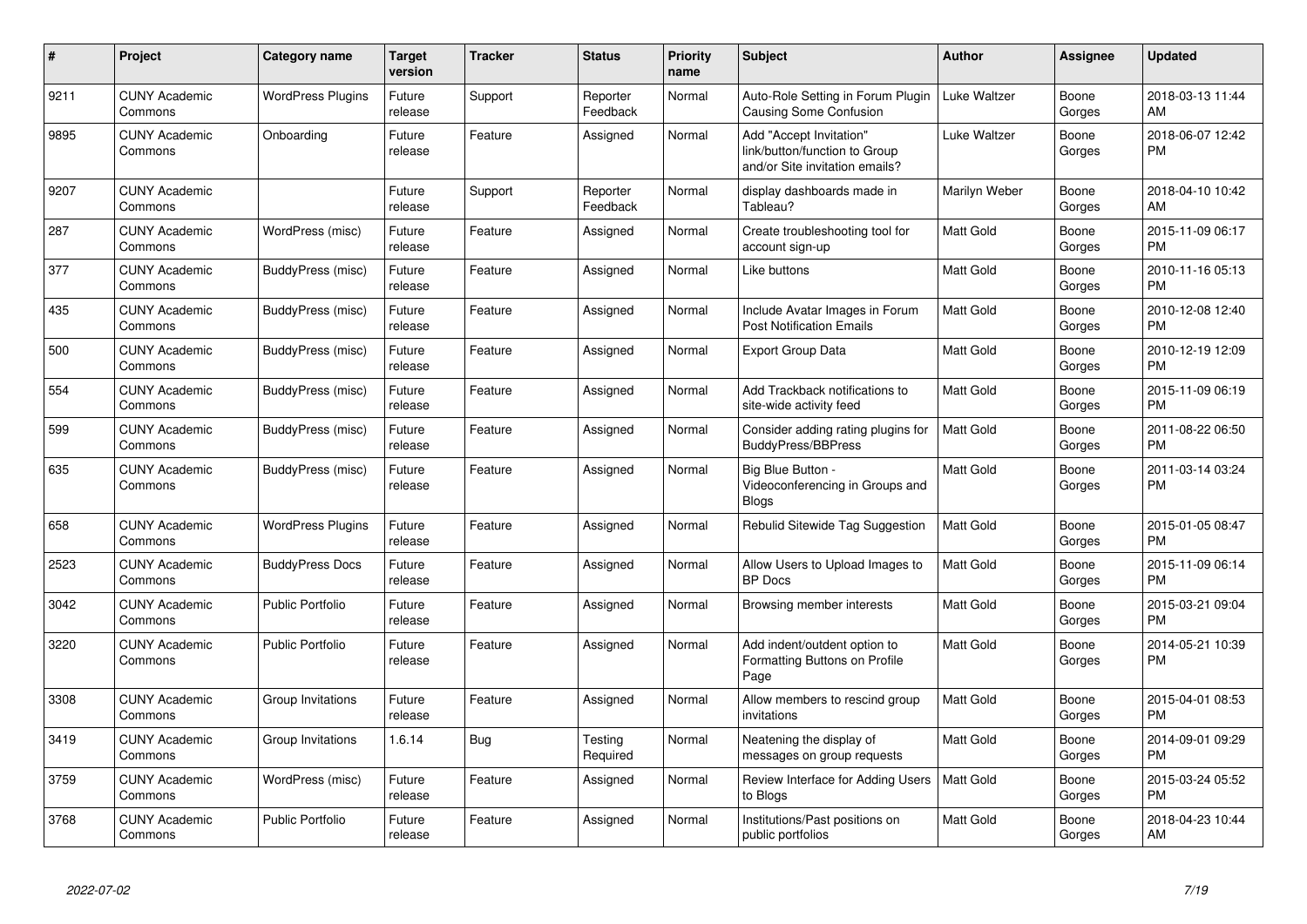| #     | Project                         | <b>Category name</b>       | <b>Target</b><br>version | <b>Tracker</b> | <b>Status</b>        | Priority<br>name | <b>Subject</b>                                                                 | <b>Author</b>    | <b>Assignee</b> | <b>Updated</b>                |
|-------|---------------------------------|----------------------------|--------------------------|----------------|----------------------|------------------|--------------------------------------------------------------------------------|------------------|-----------------|-------------------------------|
| 4053  | <b>CUNY Academic</b><br>Commons | Events                     | Future<br>release        | Feature        | Assigned             | Normal           | Create new tab for past events                                                 | Matt Gold        | Boone<br>Gorges | 2015-05-12 02:10<br><b>PM</b> |
| 4238  | <b>CUNY Academic</b><br>Commons | Events                     | Future<br>release        | Feature        | Assigned             | Normal           | Copy Events to Other Groups?                                                   | Matt Gold        | Boone<br>Gorges | 2015-07-02 10:08<br>AM        |
| 4903  | <b>CUNY Academic</b><br>Commons | Events                     | Future<br>release        | Design/UX      | Assigned             | Normal           | Improving visual appearance of<br>event calendars                              | Matt Gold        | Boone<br>Gorges | 2016-10-13 11:51<br>AM        |
| 4980  | <b>CUNY Academic</b><br>Commons | Home Page                  | Future<br>release        | Feature        | Assigned             | Normal           | <b>CAC Featured Content -- Adding</b><br>Randomization                         | Matt Gold        | Boone<br>Gorges | 2016-12-12 03:01<br><b>PM</b> |
| 5696  | <b>CUNY Academic</b><br>Commons | Events                     | Future<br>release        | Feature        | Assigned             | Normal           | Events Calendar - display options<br>/ calendar aggregation                    | <b>Matt Gold</b> | Boone<br>Gorges | 2016-10-13 11:44<br><b>AM</b> |
| 6014  | <b>CUNY Academic</b><br>Commons | Publicity                  | Future<br>release        | Publicity      | Reporter<br>Feedback | Normal           | Google search listing                                                          | <b>Matt Gold</b> | Boone<br>Gorges | 2016-09-21 03:48<br><b>PM</b> |
| 8756  | <b>CUNY Academic</b><br>Commons | Group Blogs                | Future<br>release        | Feature        | Hold                 | Normal           | Connect multiple blogs to one<br>group?                                        | Matt Gold        | Boone<br>Gorges | 2017-09-30 10:42<br>AM        |
| 8836  | <b>CUNY Academic</b><br>Commons | <b>Blogs (BuddyPress)</b>  | Future<br>release        | Feature        | Assigned             | Normal           | Redesign site launch process                                                   | Matt Gold        | Boone<br>Gorges | 2019-10-03 02:49<br>PM.       |
| 8900  | <b>CUNY Academic</b><br>Commons | Accessibility              | Future<br>release        | Feature        | Assigned             | Normal           | Look into tools to enforce<br>accessibility in WP environment                  | Matt Gold        | Boone<br>Gorges | 2022-04-26 11:59<br>AM        |
| 8901  | <b>CUNY Academic</b><br>Commons | Accessibility              | Future<br>release        | Feature        | Assigned             | Normal           | Theme analysis for accessibility                                               | <b>Matt Gold</b> | Boone<br>Gorges | 2022-04-26 11:59<br>AM        |
| 9941  | <b>CUNY Academic</b><br>Commons | Wiki                       | Not tracked              | Support        | Assigned             | Normal           | Wiki functionality                                                             | <b>Matt Gold</b> | Boone<br>Gorges | 2018-06-26 10:57<br><b>AM</b> |
| 9947  | <b>CUNY Academic</b><br>Commons | <b>WordPress Plugins</b>   | Future<br>release        | Feature        | Reporter<br>Feedback | Normal           | Install H5P quiz plugin                                                        | <b>Matt Gold</b> | Boone<br>Gorges | 2018-09-11 11:01<br>AM.       |
| 9979  | <b>CUNY Academic</b><br>Commons | <b>Email Notifications</b> | Not tracked              | <b>Bug</b>     | Reporter<br>Feedback | Normal           | Reports of slow email activation<br>emails                                     | Matt Gold        | Boone<br>Gorges | 2018-08-29 09:40<br><b>PM</b> |
| 10040 | <b>CUNY Academic</b><br>Commons | WordPress (misc)           | Not tracked              | Bug            | Reporter<br>Feedback | Normal           | User doesn't see full list of themes                                           | <b>Matt Gold</b> | Boone<br>Gorges | 2018-07-25 10:12<br>AM        |
| 13949 | <b>CUNY Academic</b><br>Commons |                            | Not tracked              | Bug            | New                  | Normal           | Continued debugging of runaway<br>MySQL connections                            | Matt Gold        | Boone<br>Gorges | 2021-09-14 10:42<br>AM        |
| 15604 | <b>CUNY Academic</b><br>Commons | <b>Email Notifications</b> | Future<br>release        | Feature        | Assigned             | Normal           | Restructure Commons Group<br>Digest Email Messages                             | Matt Gold        | Boone<br>Gorges | 2022-05-26 10:45<br>AM        |
| 16307 | <b>CUNY Academic</b><br>Commons |                            |                          | <b>Bug</b>     | <b>New</b>           | Normal           | Add brief messaging to<br>accept/decline group membership<br>requests          | <b>Matt Gold</b> | Boone<br>Gorges | 2022-06-27 06:13<br><b>PM</b> |
| 2753  | <b>CUNY Academic</b><br>Commons | Public Portfolio           | Future<br>release        | Feature        | <b>New</b>           | Normal           | Create actual actual tagification in<br>academic interests and other<br>fields | Micki Kaufman    | Boone<br>Gorges | 2015-01-05 08:52<br><b>PM</b> |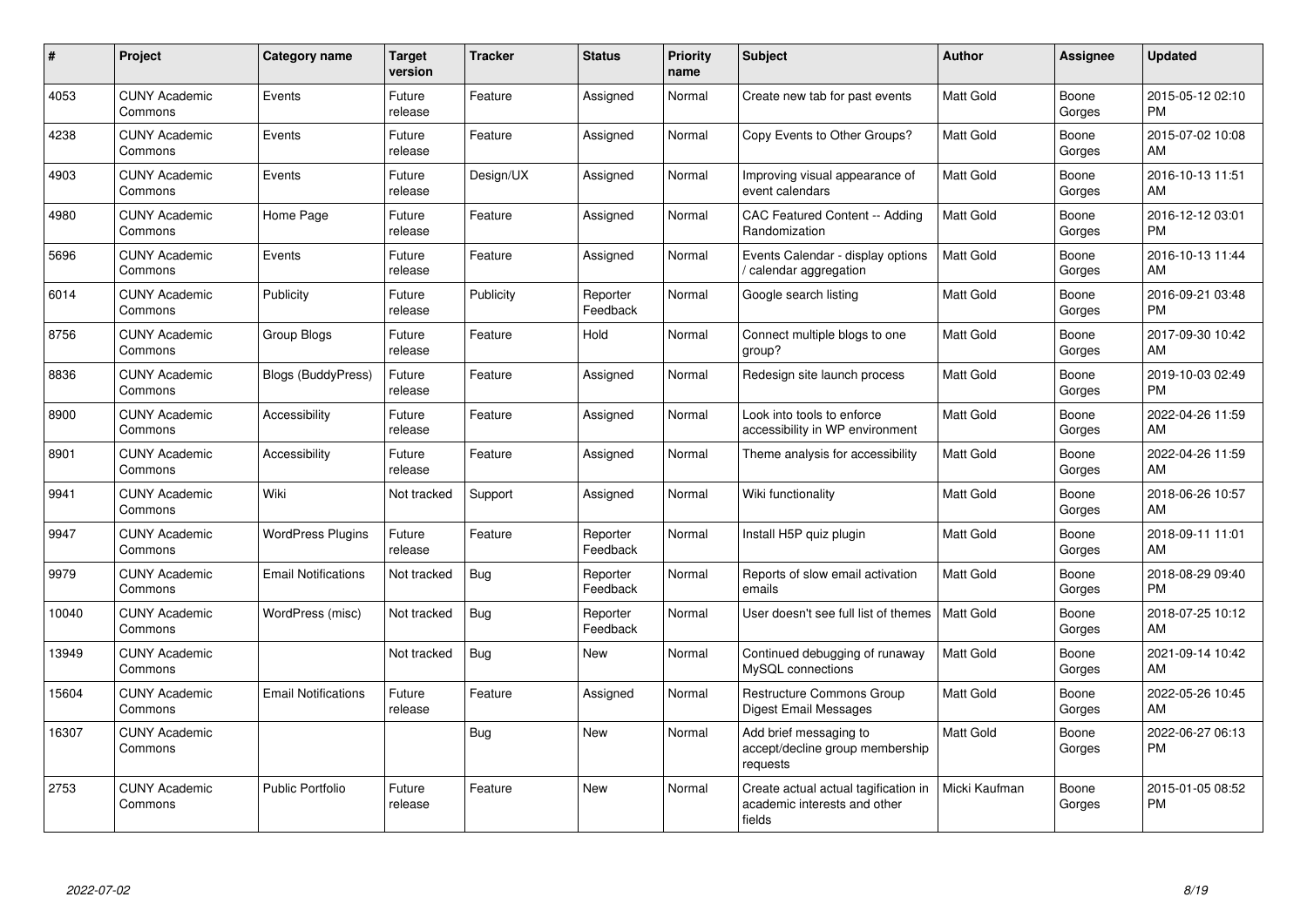| #     | Project                         | <b>Category name</b>     | <b>Target</b><br>version | <b>Tracker</b> | <b>Status</b>        | <b>Priority</b><br>name | <b>Subject</b>                                                                      | <b>Author</b>           | <b>Assignee</b> | <b>Updated</b>                |
|-------|---------------------------------|--------------------------|--------------------------|----------------|----------------------|-------------------------|-------------------------------------------------------------------------------------|-------------------------|-----------------|-------------------------------|
| 3475  | <b>CUNY Academic</b><br>Commons | Events                   | Future<br>release        | Feature        | Assigned             | Normal                  | Request to add plugin to<br>streamline room<br>booking/appointment booking          | Naomi Barrettara        | Boone<br>Gorges | 2014-12-01 05:14<br>PM.       |
| 11449 | <b>CUNY Academic</b><br>Commons | WordPress - Media        | Not tracked              | Support        | Reporter<br>Feedback | Normal                  | Cloning Media Library for JITP<br>from Staging to Production Site                   | Patrick DeDauw          | Boone<br>Gorges | 2019-05-13 12:00<br>PM        |
| 14483 | <b>CUNY Academic</b><br>Commons | WordPress - Media        | Not tracked              | Bug            | Reporter<br>Feedback | Normal                  | Wordpress PDF Embed Stopped<br>Working after JITP Media Clone                       | Patrick DeDauw          | Boone<br>Gorges | 2021-05-20 01:51<br><b>PM</b> |
| 5182  | <b>CUNY Academic</b><br>Commons | Social Paper             | Future<br>release        | Design/UX      | New                  | Normal                  | "Publishing" a private paper on<br>social paper?                                    | Raffi<br>Khatchadourian | Boone<br>Gorges | 2016-10-13 04:12<br><b>PM</b> |
| 15242 | <b>CUNY Academic</b><br>Commons | Performance              | Not tracked              | Bug            | Reporter<br>Feedback | Normal                  | Slugist site                                                                        | Raffi<br>Khatchadourian | Boone<br>Gorges | 2022-02-07 11:14<br>AM        |
| 14908 | <b>CUNY Academic</b><br>Commons | Performance              |                          | Bug            | New                  | Normal                  | Stale object cache on cdev                                                          | Raymond Hoh             | Boone<br>Gorges | 2021-12-07 09:45<br>AM        |
| 4592  | <b>CUNY Academic</b><br>Commons | Events                   | Future<br>release        | Design/UX      | New                  | Normal                  | Event Creation - Venue Dropdown<br>Slow                                             | Samantha Raddatz        | Boone<br>Gorges | 2015-09-14 04:56<br><b>PM</b> |
| 585   | <b>CUNY Academic</b><br>Commons | Group Forums             | Future<br>release        | Feature        | Assigned             | Normal                  | Merge Forum Topics                                                                  | Sarah Morgano           | Boone<br>Gorges | 2011-07-06 04:11<br><b>PM</b> |
| 1888  | <b>CUNY Academic</b><br>Commons | Home Page                | Future<br>release        | Feature        | Assigned             | Normal                  | Refactor BP MPO Activity Filter to<br>support proper pagination                     | Sarah Morgano           | Boone<br>Gorges | 2014-05-01 07:11<br>PM        |
| 9515  | <b>CUNY Academic</b><br>Commons | <b>WordPress Plugins</b> | Not tracked              | <b>Bug</b>     | Reporter<br>Feedback | Normal                  | Text to Speech plugin - "More<br>Slowly" checkbox not working                       | scott voth              | Boone<br>Gorges | 2018-06-13 02:26<br><b>PM</b> |
| 10226 | <b>CUNY Academic</b><br>Commons | Courses                  | Future<br>release        | Feature        | New                  | Normal                  | Add "My Courses" to drop down<br>list                                               | scott voth              | Boone<br>Gorges | 2021-11-19 12:42<br><b>PM</b> |
| 11386 | <b>CUNY Academic</b><br>Commons | WordPress - Media        | Not tracked              | Support        | Reporter<br>Feedback | Normal                  | disappearing images                                                                 | scott voth              | Boone<br>Gorges | 2019-05-14 10:32<br>AM        |
| 11496 | <b>CUNY Academic</b><br>Commons | Public Portfolio         | 1.15.2                   | Support        | New                  | Normal                  | Replace Twitter Icon on Member<br>Portfolio page                                    | scott voth              | Boone<br>Gorges | 2019-06-06 01:03<br><b>PM</b> |
| 11531 | <b>CUNY Academic</b><br>Commons | Events                   | Future<br>release        | Feature        | New                  | Normal                  | Main Events calendar should<br>include non-public events that<br>user has access to | scott voth              | Boone<br>Gorges | 2019-06-11 10:00<br>AM        |
| 14113 | <b>CUNY Academic</b><br>Commons | WordPress (misc)         | Future<br>release        | Bug            | Hold                 | Normal                  | Block Editor Not Working on this<br>page - Json error                               | scott voth              | Boone<br>Gorges | 2021-03-05 11:01<br>AM        |
| 15767 | <b>CUNY Academic</b><br>Commons | WordPress (misc)         |                          | Support        | New                  | Normal                  | Site loading slowly                                                                 | scott voth              | Boone<br>Gorges | 2022-04-04 08:56<br>PM        |
| 10368 | <b>CUNY Academic</b><br>Commons |                          | Future<br>release        | Feature        | Assigned             | Normal                  | Use ORCID data to populate<br>academic profile page                                 | Stephen Francoeur       | Boone<br>Gorges | 2018-09-25 01:53<br><b>PM</b> |
| 2832  | <b>CUNY Academic</b><br>Commons | Public Portfolio         | Future<br>release        | Feature        | Assigned             | Normal                  | Improve interface for (not)<br>auto-linking profile fields                          | Boone Gorges            | Chris Stein     | 2015-01-05 08:52<br><b>PM</b> |
| 3330  | <b>CUNY Academic</b><br>Commons | My Commons               | Future<br>release        | Feature        | Assigned             | Normal                  | "Commons Information" tool                                                          | Boone Gorges            | Chris Stein     | 2014-09-22 08:46<br>PM        |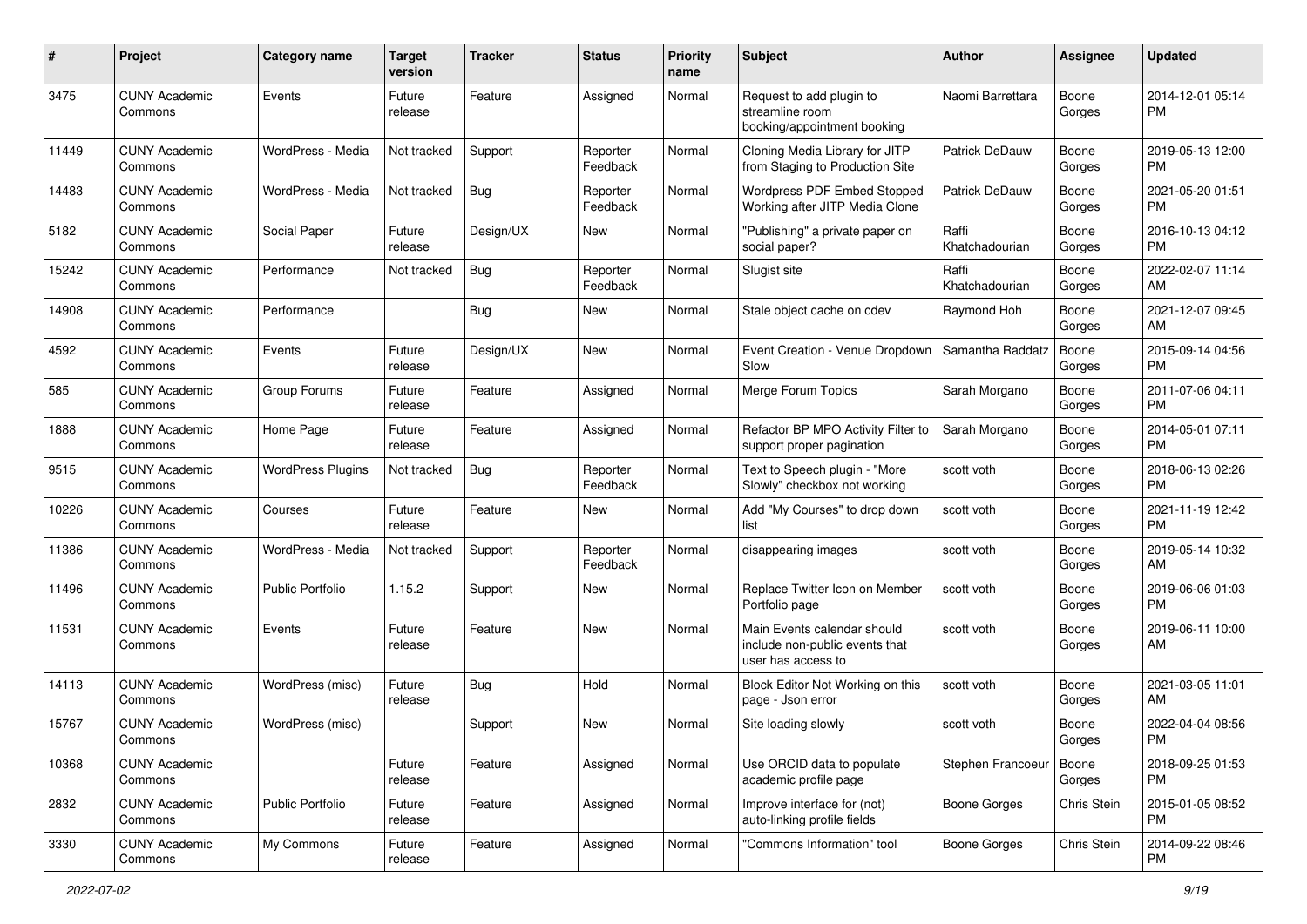| #     | Project                                                                 | <b>Category name</b>     | <b>Target</b><br>version | <b>Tracker</b> | <b>Status</b>        | <b>Priority</b><br>name | <b>Subject</b>                                                      | <b>Author</b>    | Assignee                 | <b>Updated</b>                |
|-------|-------------------------------------------------------------------------|--------------------------|--------------------------|----------------|----------------------|-------------------------|---------------------------------------------------------------------|------------------|--------------------------|-------------------------------|
| 860   | <b>CUNY Academic</b><br>Commons                                         | Design                   | Future<br>release        | Design/UX      | Assigned             | Normal                  | <b>Standardize Button Treatment</b><br><b>Across the Commons</b>    | Chris Stein      | Chris Stein              | 2014-05-01 09:45<br>AM        |
| 2881  | <b>CUNY Academic</b><br>Commons                                         | <b>Public Portfolio</b>  | Future<br>release        | Feature        | Assigned             | Normal                  | Redesign the UX for Profiles                                        | Chris Stein      | Chris Stein              | 2016-10-13 12:45<br><b>PM</b> |
| 3059  | <b>CUNY Academic</b><br>Commons                                         | Group Forums             | Future<br>release        | Design/UX      | New                  | Normal                  | Forum Post Permissable Content<br><b>Explanatory Text</b>           | Chris Stein      | Chris Stein              | 2015-04-02 11:27<br>AM        |
| 365   | <b>CUNY Academic</b><br>Commons                                         | WordPress (misc)         | Future<br>release        | Feature        | Assigned             | Normal                  | <b>Create Mouseover Tooltips</b><br>throughout Site                 | <b>Matt Gold</b> | Chris Stein              | 2015-11-09 06:18<br><b>PM</b> |
| 1544  | <b>CUNY Academic</b><br>Commons                                         | Groups (misc)            | Future<br>release        | Feature        | Reporter<br>Feedback | Normal                  | Group Filtering and Sorting                                         | <b>Matt Gold</b> | Chris Stein              | 2019-03-01 02:25<br><b>PM</b> |
| 3770  | <b>CUNY Academic</b><br>Commons                                         | <b>Public Portfolio</b>  | Future<br>release        | Feature        | Assigned             | Normal                  | Improve Layout/Formatting of<br>Positions Area on Public Portfolios | Matt Gold        | Chris Stein              | 2015-04-01 09:17<br><b>PM</b> |
| 9028  | <b>CUNY Academic</b><br>Commons                                         | Onboarding               | Future<br>release        | Feature        | Assigned             | Normal                  | suggest groups to new members<br>during the registration process    | <b>Matt Gold</b> | Chris Stein              | 2018-10-24 12:34<br><b>PM</b> |
| 2754  | <b>CUNY Academic</b><br>Commons                                         | Design                   | Future<br>release        | Feature        | Assigned             | Normal                  | Determine strategy for CAC logo<br>handling in top header           | Micki Kaufman    | Chris Stein              | 2015-01-05 08:53<br><b>PM</b> |
| 5827  | <b>CUNY Academic</b><br>Commons                                         | <b>Public Portfolio</b>  | Future<br>release        | Bug            | Assigned             | Normal                  | Academic Interests square bracket<br>links not working              | scott voth       | Chris Stein              | 2016-08-11 11:59<br><b>PM</b> |
| 10354 | <b>CUNY Academic</b><br>Commons                                         | <b>Public Portfolio</b>  | Future<br>release        | Feature        | <b>New</b>           | Normal                  | Opt out of Having a Profile Page                                    | scott voth       | Chris Stein              | 2020-05-12 10:43<br>AM        |
| 8078  | <b>CUNY Academic</b><br>Commons                                         | <b>WordPress Plugins</b> | Future<br>release        | System Upgrade | Assigned             | Normal                  | <b>CommentPress Updates</b>                                         | Margaret Galvan  | Christian<br>Wach        | 2017-05-08 03:49<br><b>PM</b> |
| 13199 | <b>CUNY Academic</b><br>Commons                                         | Group Forums             | Future<br>release        | Feature        | New                  | Normal                  | Favoring Groups over bbPress<br>plugin                              | Colin McDonald   | Colin<br><b>McDonald</b> | 2021-11-19 12:28<br><b>PM</b> |
| 5268  | <b>CUNY Academic</b><br>Commons                                         | Group Forums             | Future<br>release        | <b>Bug</b>     | Assigned             | Normal                  | Long-time to post to multiple<br>groups                             | Luke Waltzer     | Daniel Jones             | 2016-09-07 06:31<br><b>PM</b> |
| 4438  | <b>CUNY Academic</b><br>Commons                                         | Events                   | Future<br>release        | <b>Bug</b>     | Assigned             | Normal                  | Events Calendar - Export<br><b>Recurring Events</b>                 | scott voth       | Daniel Jones             | 2016-05-23 04:25<br><b>PM</b> |
| 412   | <b>CUNY Academic</b><br>Commons                                         | <b>WordPress Themes</b>  | Future<br>release        | Feature        | Assigned             | Normal                  | <b>Featured Themes</b>                                              | Matt Gold        | Dominic<br>Giglio        | 2015-01-05 08:44<br><b>PM</b> |
| 2167  | <b>CUNY Academic</b><br>Commons                                         | WordPress (misc)         | Future<br>release        | Bug            | Assigned             | Normal                  | <b>CAC-Livestream Plugin Issues</b>                                 | Michael Smith    | Dominic<br>Giglio        | 2015-01-02 03:06<br><b>PM</b> |
| 12062 | AD/O365 Transition<br>from NonMatric to<br><b>Matriculated Students</b> |                          |                          | Feature        | In Progress          | Normal                  | create solution and console<br>project                              | Emilio Rodriguez | Emilio<br>Rodriguez      | 2019-11-12 03:56<br><b>PM</b> |
| 9835  | <b>CUNY Academic</b><br>Commons                                         | Group Forums             | Future<br>release        | Bug            | Assigned             | Normal                  | add a "like" function?                                              | Marilyn Weber    | <b>Erik Trainer</b>      | 2018-06-05 01:49<br><b>PM</b> |
| 13331 | <b>CUNY Academic</b><br>Commons                                         | Site cloning             | Future<br>release        | Bug            | <b>New</b>           | Normal                  | Combine Site Template and Clone<br>operations                       | Boone Gorges     | Jeremy Felt              | 2021-11-19 12:39<br><b>PM</b> |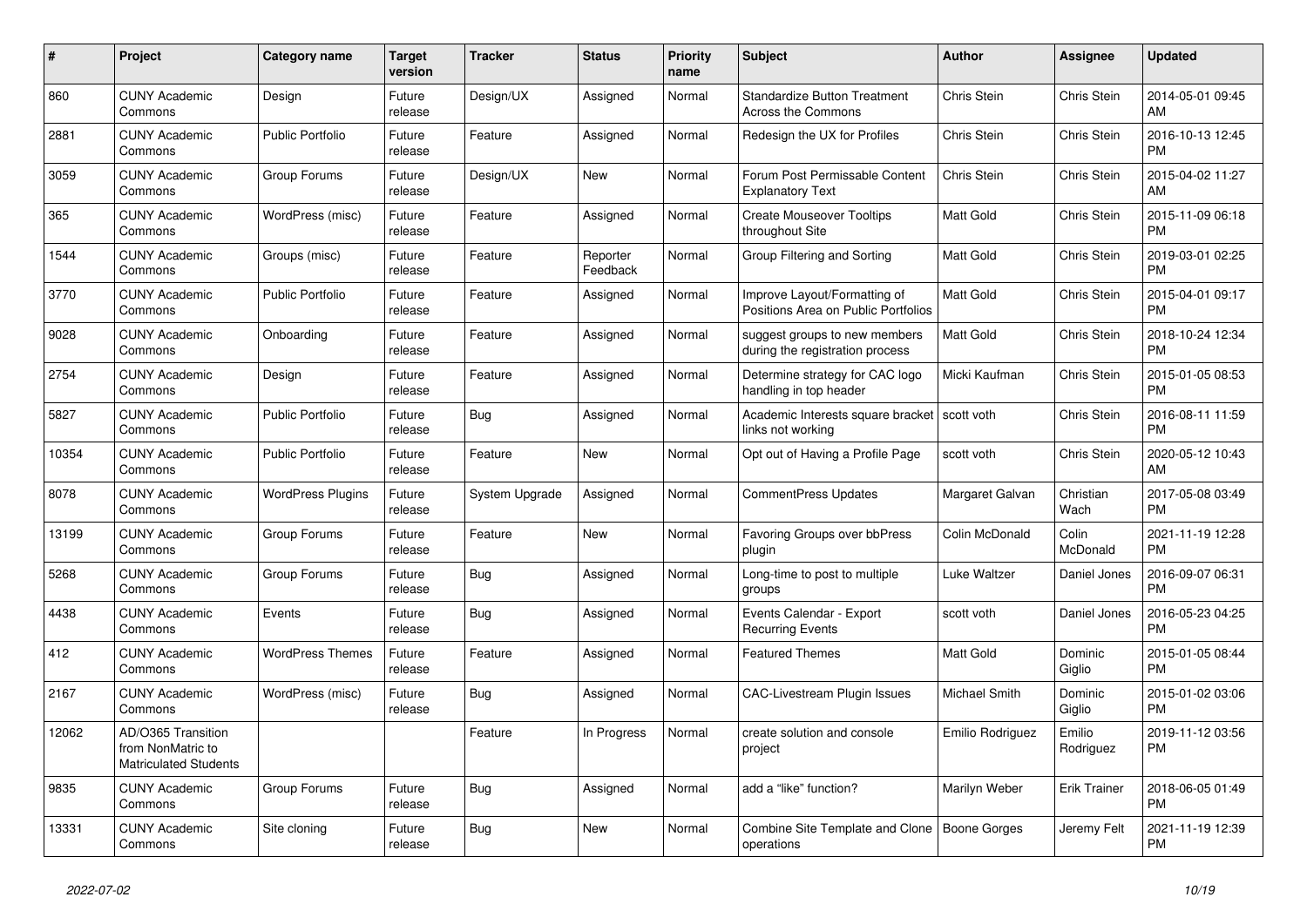| #     | Project                         | <b>Category name</b>           | <b>Target</b><br>version | <b>Tracker</b> | <b>Status</b>        | <b>Priority</b><br>name | <b>Subject</b>                                                                        | Author                  | Assignee           | <b>Updated</b>                |
|-------|---------------------------------|--------------------------------|--------------------------|----------------|----------------------|-------------------------|---------------------------------------------------------------------------------------|-------------------------|--------------------|-------------------------------|
| 13891 | <b>CUNY Academic</b><br>Commons | Internal Tools and<br>Workflow | 2.1.0                    | Feature        | <b>New</b>           | Normal                  | Migrate automated linting to<br>GitHub Actions                                        | Boone Gorges            | Jeremy Felt        | 2022-06-29 11:13<br>AM        |
| 15194 | <b>CUNY Academic</b><br>Commons | Internal Tools and<br>Workflow | 2.1.0                    | Feature        | New                  | Normal                  | PHPCS sniff for un-restored<br>switch_to_blog() calls                                 | <b>Boone Gorges</b>     | Jeremy Felt        | 2022-05-26 10:45<br>AM        |
| 11517 | <b>CUNY Academic</b><br>Commons |                                | Not tracked              | Feature        | Assigned             | Normal                  | wp-accessibility plugin should not<br>strip 'target="_blank" by default               | Boone Gorges            | Laurie Hurson      | 2019-09-24 09:57<br>AM        |
| 11879 | <b>CUNY Academic</b><br>Commons |                                | Not tracked              | Bug            | <b>New</b>           | Normal                  | Hypothesis comments appearing<br>on multiple, different pdfs across<br>blogs          | Laurie Hurson           | Laurie Hurson      | 2019-09-19 02:39<br><b>PM</b> |
| 12446 | <b>CUNY Academic</b><br>Commons | Groups (misc)                  | Future<br>release        | Feature        | Reporter<br>Feedback | Normal                  | Toggle default site to group forum<br>posting                                         | Laurie Hurson           | Laurie Hurson      | 2020-03-10 11:57<br>AM        |
| 14475 | <b>CUNY Academic</b><br>Commons |                                | Not tracked              | Publicity      | New                  | Normal                  | <b>OER Showcase Page</b>                                                              | Laurie Hurson           | Laurie Hurson      | 2021-09-14 10:46<br>AM        |
| 8666  | <b>CUNY Academic</b><br>Commons | Teaching                       | Not tracked              | Documentation  | Assigned             | Normal                  | Create Teaching on the Commons<br>Resource Page                                       | Matt Gold               | Laurie Hurson      | 2019-09-23 03:16<br><b>PM</b> |
| 2666  | <b>CUNY Academic</b><br>Commons | About page                     | Not tracked              | Documentation  | Assigned             | Normal                  | <b>Update About Text</b>                                                              | Chris Stein             | Luke Waltzer       | 2016-03-04 11:19<br>AM        |
| 6078  | <b>CUNY Academic</b><br>Commons | Blogs (BuddyPress)             | Future<br>release        | Feature        | <b>New</b>           | Normal                  | <b>Explore Adding Network Blog</b><br>Metadata Plugin                                 | Luke Waltzer            | Luke Waltzer       | 2016-10-11 10:29<br><b>PM</b> |
| 5955  | <b>CUNY Academic</b><br>Commons | Outreach                       | Future<br>release        | Feature        | Assigned             | Normal                  | Create auto-newsletter for<br>commons members                                         | <b>Matt Gold</b>        | Luke Waltzer       | 2016-08-30 10:34<br>AM        |
| 7828  | <b>CUNY Academic</b><br>Commons |                                | Not tracked              | Feature        | Assigned             | Normal                  | Theme Assessment 2017                                                                 | Margaret Galvan         | Margaret<br>Galvan | 2017-05-02 10:41<br><b>PM</b> |
| 8211  | <b>CUNY Academic</b><br>Commons | <b>WordPress Themes</b>        | Future<br>release        | Feature        | <b>New</b>           | Normal                  | Theme Suggestions: Material<br>Design-Inspired Themes                                 | Margaret Galvan         | Margaret<br>Galvan | 2017-08-07 02:48<br><b>PM</b> |
| 6298  | <b>CUNY Academic</b><br>Commons | User Experience                | Not tracked              | Design/UX      | Assigned             | Normal                  | Examine data from survey                                                              | <b>Matt Gold</b>        | Margaret<br>Galvan | 2016-10-14 12:16<br><b>PM</b> |
| 12392 | <b>CUNY Academic</b><br>Commons | Help/Codex                     | Not tracked              | Documentation  | New                  | Normal                  | Updates to Common Commons<br>Questions on Help Page                                   | scott voth              | Margaret<br>Galvan | 2020-02-11 10:53<br>AM        |
| 12382 | <b>CUNY Academic</b><br>Commons | Membership                     | Not tracked              | Support        | New                  | Normal                  | Email request change                                                                  | Marilyn Weber           | Marilyn<br>Weber   | 2020-02-06 12:56<br><b>PM</b> |
| 8837  | <b>CUNY Academic</b><br>Commons |                                | Not tracked              | Feature        | Assigned             | Normal                  | Create a form to request info from<br>people requesting premium<br>themes and plugins | <b>Matt Gold</b>        | Marilyn<br>Weber   | 2017-11-14 03:35<br><b>PM</b> |
| 3509  | <b>CUNY Academic</b><br>Commons | Publicity                      | 1.7                      | Publicity      | New                  | Normal                  | Create 1.7 digital signage imagery                                                    | Micki Kaufman           | Marilyn<br>Weber   | 2014-10-01 12:40<br><b>PM</b> |
| 9420  | <b>CUNY Academic</b><br>Commons | cuny.is                        | Not tracked              | Feature        | New                  | Normal                  | Request for http://cuny.is/streams                                                    | Raffi<br>Khatchadourian | Marilyn<br>Weber   | 2018-04-02 10:08<br>AM        |
| 11545 | <b>CUNY Academic</b><br>Commons | <b>WordPress Plugins</b>       | Not tracked              | Support        | New                  | Normal                  | Twitter searches in WordPress                                                         | Gina Cherry             | Matt Gold          | 2019-09-23 01:03<br><b>PM</b> |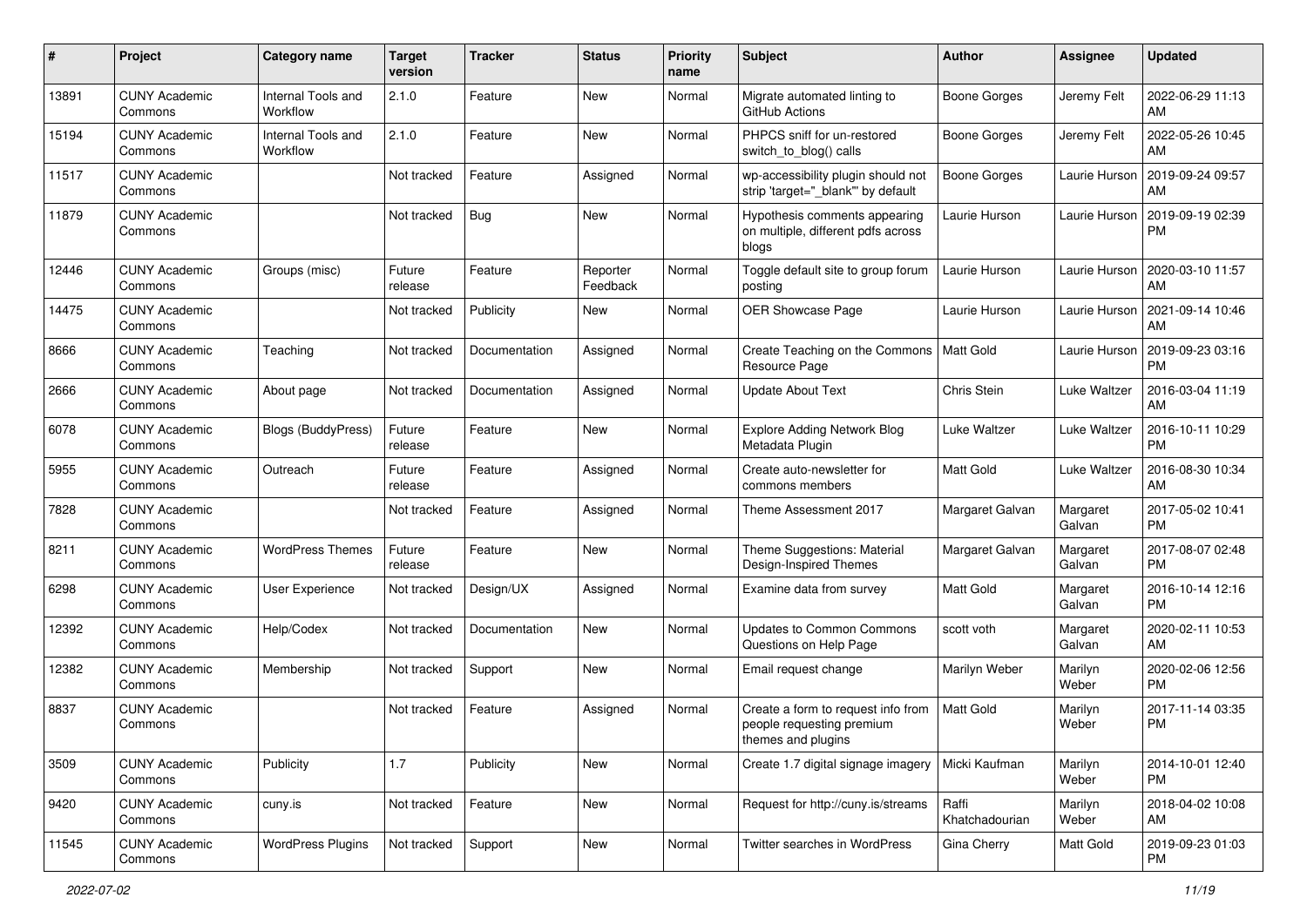| $\pmb{\#}$ | Project                         | <b>Category name</b>     | <b>Target</b><br>version | <b>Tracker</b> | <b>Status</b>        | <b>Priority</b><br>name | <b>Subject</b>                                                                       | <b>Author</b>           | Assignee           | <b>Updated</b>                |
|------------|---------------------------------|--------------------------|--------------------------|----------------|----------------------|-------------------------|--------------------------------------------------------------------------------------|-------------------------|--------------------|-------------------------------|
| 12484      | <b>CUNY Academic</b><br>Commons |                          | Not tracked              | Support        | Reporter<br>Feedback | Normal                  | Sign up Code for COIL Course<br>starting in March                                    | Laurie Hurson           | Matt Gold          | 2020-03-02 02:26<br><b>PM</b> |
| 2175       | <b>CUNY Academic</b><br>Commons | WordPress (misc)         | Not tracked              | Support        | Assigned             | Normal                  | Subscibe 2 vs. Jetpack<br>subscription options                                       | local admin             | Matt Gold          | 2016-01-26 04:58<br><b>PM</b> |
| 8607       | <b>CUNY Academic</b><br>Commons |                          | Not tracked              | Support        | New                  | Normal                  | Paypal?                                                                              | Marilyn Weber           | Matt Gold          | 2018-05-15 01:37<br><b>PM</b> |
| 2573       | NYCDH Community<br><b>Site</b>  |                          |                          | Feature        | Reporter<br>Feedback | Normal                  | Add dh nyc twitter list feed to site                                                 | <b>Mark Newton</b>      | Matt Gold          | 2013-05-16 11:42<br><b>PM</b> |
| 3657       | <b>CUNY Academic</b><br>Commons | WordPress (misc)         | Not tracked              | Feature        | New                  | Normal                  | Create alert for GC email<br>addresses                                               | Matt Gold               | Matt Gold          | 2016-04-14 11:29<br><b>PM</b> |
| 8898       | <b>CUNY Academic</b><br>Commons | Social Paper             | Not tracked              | Feature        | Assigned             | Normal                  | Usage data on docs and social<br>paper                                               | Matt Gold               | Matt Gold          | 2017-11-16 11:32<br>AM        |
| 9015       | <b>CUNY Academic</b><br>Commons | Groups (misc)            | Not tracked              | Outreach       | Assigned             | Normal                  | Email group admins the email<br>addresses of their groups                            | <b>Matt Gold</b>        | Matt Gold          | 2018-01-02 09:54<br>AM        |
| 3691       | <b>CUNY Academic</b><br>Commons | <b>WordPress Plugins</b> | Future<br>release        | Bug            | <b>New</b>           | Normal                  | <b>WPMU Domain Mapping</b><br>Debugging on cdev                                      | Raymond Hoh             | Matt Gold          | 2014-12-12 09:04<br>AM        |
| 4225       | <b>CUNY Academic</b><br>Commons | DiRT Integration         | Future<br>release        | Design/UX      | New                  | Normal                  | Add information to DIRT page (in<br>Create a Group)                                  | Samantha Raddatz        | Matt Gold          | 2015-06-26 03:14<br><b>PM</b> |
| 10839      | <b>CUNY Academic</b><br>Commons | About page               | Not tracked              | Support        | <b>New</b>           | Normal                  | <b>Mission Statement Needs</b><br>Revision                                           | scott voth              | Matt Gold          | 2018-12-26 10:58<br>AM        |
| 11493      | <b>CUNY Academic</b><br>Commons | Domain Mapping           | Not tracked              | Support        | Reporter<br>Feedback | Normal                  | Domain Mapping Request - Talia<br>Schaffer                                           | scott voth              | Matt Gold          | 2019-08-06 08:39<br>AM        |
| 4972       | <b>CUNY Academic</b><br>Commons | Analytics                | Not tracked              | Bug            | New                  | Normal                  | <b>Newsletter Analytics</b>                                                          | Stephen Real            | Matt Gold          | 2015-12-09 12:54<br><b>PM</b> |
| 8902       | <b>CUNY Academic</b><br>Commons | Design                   | Not tracked              | Feature        | Assigned             | Normal                  | Report back on research on<br><b>BuddyPress themes</b>                               | <b>Matt Gold</b>        | Michael Smith      | 2017-11-10 12:31<br><b>PM</b> |
| 3506       | <b>CUNY Academic</b><br>Commons | Publicity                | 1.7                      | Publicity      | <b>New</b>           | Normal                  | Prepare 1.7 email messaging                                                          | Micki Kaufman           | Micki<br>Kaufman   | 2014-10-01 12:36<br><b>PM</b> |
| 7624       | <b>CUNY Academic</b><br>Commons | BuddyPress (misc)        | Future<br>release        | Design/UX      | <b>New</b>           | Normal                  | <b>BP Notifications</b>                                                              | Luke Waltzer            | Paige Dupont       | 2017-02-08 10:43<br><b>PM</b> |
| 11393      | <b>CUNY Academic</b><br>Commons |                          | Not tracked              | Publicity      | <b>New</b>           | Normal                  | After 1.15 release, ceate a hero<br>slide and post about adding a site<br>to a group | scott voth              | Patrick<br>Sweeney | 2019-05-14 10:32<br>AM        |
| 4388       | <b>CUNY Academic</b><br>Commons | WordPress (misc)         | Future<br>release        | Bug            | Assigned             | Normal                  | Repeated request for<br>authentication.                                              | Alice.Lynn<br>McMichael | Raymond<br>Hoh     | 2015-08-11 07:35<br><b>PM</b> |
| 3192       | <b>CUNY Academic</b><br>Commons | Group Forums             | Future<br>release        | Feature        | Assigned             | Normal                  | Customizable forum views for<br>bbPress 2.x group forums                             | Boone Gorges            | Raymond<br>Hoh     | 2015-11-09 12:47<br><b>PM</b> |
| 13358      | <b>CUNY Academic</b><br>Commons | Group Forums             | Future<br>release        | Feature        | <b>New</b>           | Normal                  | Improved UI for group forum<br>threading settings                                    | Boone Gorges            | Raymond<br>Hoh     | 2021-11-19 12:27<br><b>PM</b> |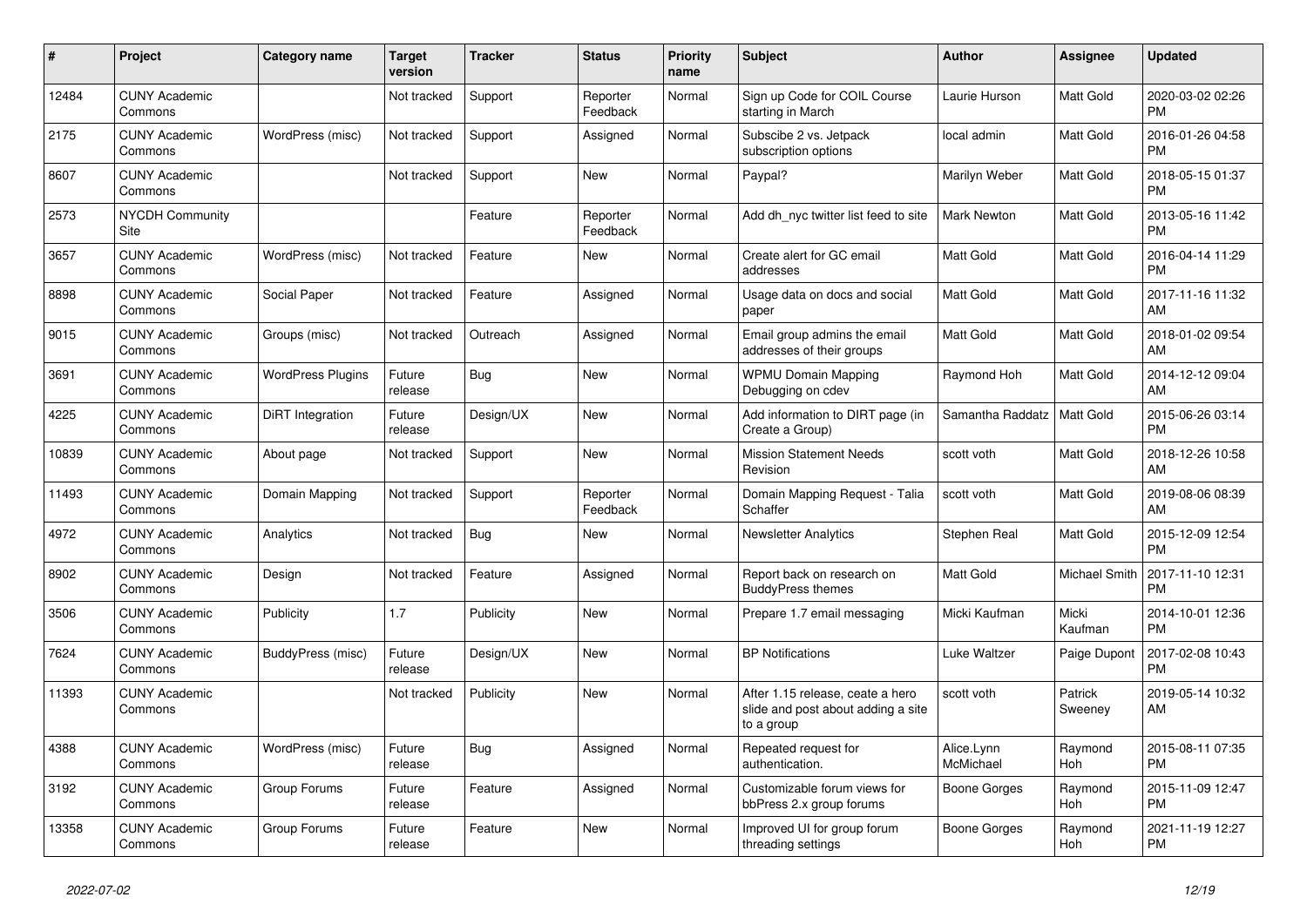| #     | Project                         | Category name            | <b>Target</b><br>version | <b>Tracker</b> | <b>Status</b>        | Priority<br>name | <b>Subject</b>                                                     | <b>Author</b>      | <b>Assignee</b> | <b>Updated</b>                |
|-------|---------------------------------|--------------------------|--------------------------|----------------|----------------------|------------------|--------------------------------------------------------------------|--------------------|-----------------|-------------------------------|
| 9729  | <b>CUNY Academic</b><br>Commons | <b>SEO</b>               | Not tracked              | Support        | <b>New</b>           | Normal           | 503 Errors showing on<br>newlaborforum.cuny.edu                    | Diane Krauthamer   | Raymond<br>Hoh  | 2018-05-22 04:48<br><b>PM</b> |
| 11649 | <b>CUNY Academic</b><br>Commons | <b>WordPress Plugins</b> | 2.0.3                    | Bug            | In Progress          | Normal           | CC license displayed on every<br>page                              | Gina Cherry        | Raymond<br>Hoh  | 2022-06-29 11:32<br>AM        |
| 12004 | <b>CUNY Academic</b><br>Commons |                          | Not tracked              | Support        | Reporter<br>Feedback | Normal           | Notifications for spam blog<br>comments                            | Gina Cherry        | Raymond<br>Hoh  | 2019-11-01 12:05<br><b>PM</b> |
| 9060  | <b>CUNY Academic</b><br>Commons | Commons In A Box         | Not tracked              | <b>Bug</b>     | Hold                 | Normal           | Problems with CBox image library<br>upload                         | Lisa Rhody         | Raymond<br>Hoh  | 2018-01-10 03:26<br><b>PM</b> |
| 7928  | <b>CUNY Academic</b><br>Commons | Group Forums             | Not tracked              | <b>Bug</b>     | <b>New</b>           | Normal           | Duplicate Forum post                                               | Luke Waltzer       | Raymond<br>Hoh  | 2017-04-11 09:27<br><b>PM</b> |
| 13430 | <b>CUNY Academic</b><br>Commons | Reply By Email           | Not tracked              | Bug            | <b>New</b>           | Normal           | Delay in RBE                                                       | Luke Waltzer       | Raymond<br>Hoh  | 2020-10-13 11:16<br>AM        |
| 5282  | <b>CUNY Academic</b><br>Commons | Social Paper             | Future<br>release        | <b>Bug</b>     | <b>New</b>           | Normal           | Replying via email directs to paper<br>but not individual comment. | Marilyn Weber      | Raymond<br>Hoh  | 2016-03-02 01:48<br><b>PM</b> |
| 11149 | <b>CUNY Academic</b><br>Commons |                          | Not tracked              | Support        | Reporter<br>Feedback | Normal           | comments getting blocked                                           | Marilyn Weber      | Raymond<br>Hoh  | 2019-03-26 11:40<br>AM        |
| 12741 | <b>CUNY Academic</b><br>Commons | <b>WordPress Plugins</b> | Not tracked              | Support        | Reporter<br>Feedback | Normal           | <b>Tableau Public Viz Block</b>                                    | Marilyn Weber      | Raymond<br>Hoh  | 2020-05-12 11:00<br>AM        |
| 13286 | <b>CUNY Academic</b><br>Commons |                          | Not tracked              | Support        | <b>New</b>           | Normal           | problem connecting with<br>WordPress app                           | Marilyn Weber      | Raymond<br>Hoh  | 2020-09-08 11:16<br>AM        |
| 13328 | <b>CUNY Academic</b><br>Commons | Group Forums             | Not tracked              | Bug            | Reporter<br>Feedback | Normal           | cross-posting in two related<br>groups                             | Marilyn Weber      | Raymond<br>Hoh  | 2020-09-15 10:39<br><b>PM</b> |
| 16110 | <b>CUNY Academic</b><br>Commons |                          |                          | Support        | Reporter<br>Feedback | Normal           | remove Creative Commons<br>license from pages?                     | Marilyn Weber      | Raymond<br>Hoh  | 2022-05-17 06:11<br><b>PM</b> |
| 2571  | <b>NYCDH Community</b><br>Site  |                          |                          | Feature        | Assigned             | Normal           | Add Google custom search box to<br>homepage                        | Mark Newton        | Raymond<br>Hoh  | 2013-05-18 07:49<br><b>PM</b> |
| 2574  | <b>NYCDH Community</b><br>Site  |                          |                          | Feature        | Assigned             | Normal           | Add Way to Upload Files to<br>Groups                               | <b>Mark Newton</b> | Raymond<br>Hoh  | 2013-05-18 07:46<br><b>PM</b> |
| 10262 | <b>CUNY Academic</b><br>Commons |                          | Not tracked              | Bug            | Reporter<br>Feedback | Normal           | Newsletter Plugin: Broken Image<br>at Bottom of All Newsletters    | Mark Webb          | Raymond<br>Hoh  | 2018-08-30 05:17<br><b>PM</b> |
| 3369  | <b>CUNY Academic</b><br>Commons | Reply By Email           | Not tracked              | Outreach       | Hold                 | Normal           | Release reply by email to WP<br>plugin directory                   | <b>Matt Gold</b>   | Raymond<br>Hoh  | 2016-03-01 12:46<br><b>PM</b> |
| 3517  | <b>CUNY Academic</b><br>Commons | My Commons               | Future<br>release        | Feature        | Assigned             | Normal           | Mute/Unmute My Commons<br>updates                                  | <b>Matt Gold</b>   | Raymond<br>Hoh  | 2015-11-09 01:19<br><b>PM</b> |
| 3536  | <b>CUNY Academic</b><br>Commons | My Commons               | Future<br>release        | Feature        | Assigned             | Normal           | Infinite Scroll on My Commons<br>page                              | <b>Matt Gold</b>   | Raymond<br>Hoh  | 2015-04-13 04:42<br><b>PM</b> |
| 3577  | <b>CUNY Academic</b><br>Commons | My Commons               | Future<br>release        | Design/UX      | Assigned             | Normal           | Replies to items in My Commons                                     | <b>Matt Gold</b>   | Raymond<br>Hoh  | 2015-04-09 05:19<br><b>PM</b> |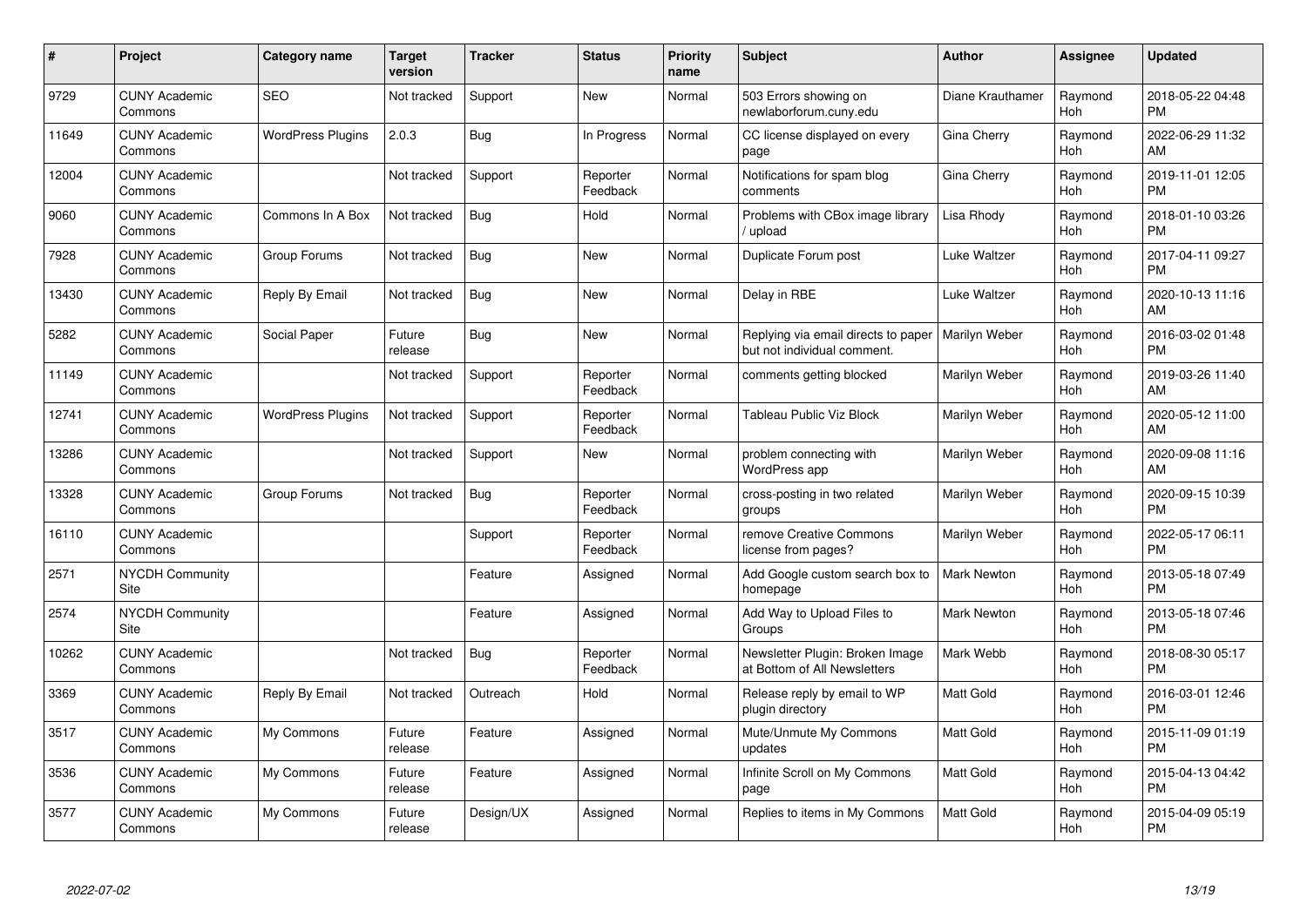| #     | Project                         | <b>Category name</b>     | <b>Target</b><br>version | <b>Tracker</b> | <b>Status</b>        | Priority<br>name | <b>Subject</b>                                          | <b>Author</b>           | <b>Assignee</b> | <b>Updated</b>                |
|-------|---------------------------------|--------------------------|--------------------------|----------------|----------------------|------------------|---------------------------------------------------------|-------------------------|-----------------|-------------------------------|
| 3662  | <b>CUNY Academic</b><br>Commons | <b>SEO</b>               | Future<br>release        | Feature        | Assigned             | Normal           | Duplicate Content/SEO/Google<br>issues                  | <b>Matt Gold</b>        | Raymond<br>Hoh  | 2015-04-13 04:37<br><b>PM</b> |
| 6671  | <b>CUNY Academic</b><br>Commons | Reply By Email           | Not tracked              | Bug            | Assigned             | Normal           | "Post too often" RBE error<br>message                   | <b>Matt Gold</b>        | Raymond<br>Hoh  | 2016-11-11 09:55<br>AM        |
| 6995  | <b>CUNY Academic</b><br>Commons | Home Page                | Not tracked              | Bug            | Assigned             | Normal           | member filter on homepage not<br>working                | Matt Gold               | Raymond<br>Hoh  | 2016-12-11 09:46<br><b>PM</b> |
| 7115  | <b>CUNY Academic</b><br>Commons | Groups (misc)            | Future<br>release        | Feature        | Reporter<br>Feedback | Normal           | make licensing info clear during<br>group creation      | Matt Gold               | Raymond<br>Hoh  | 2020-12-08 11:32<br>AM        |
| 8976  | <b>CUNY Academic</b><br>Commons | Reply By Email           | Not tracked              | Feature        | Assigned             | Normal           | Package RBE new topics posting?                         | <b>Matt Gold</b>        | Raymond<br>Hoh  | 2017-12-04 02:34<br><b>PM</b> |
| 8991  | <b>CUNY Academic</b><br>Commons | Reply By Email           | Not tracked              | Bug            | Hold                 | Normal           | RBE duplicate email message<br>issue                    | <b>Matt Gold</b>        | Raymond<br>Hoh  | 2018-02-18 08:53<br><b>PM</b> |
| 10659 | <b>CUNY Academic</b><br>Commons | Group Forums             | Future<br>release        | Feature        | Assigned             | Normal           | Post to multiple groups via email                       | <b>Matt Gold</b>        | Raymond<br>Hoh  | 2018-11-15 12:54<br>AM        |
| 8992  | <b>NYCDH Community</b><br>Site  |                          |                          | Bug            | Assigned             | Normal           | Multiple RBE error reports                              | <b>Matt Gold</b>        | Raymond<br>Hoh  | 2017-12-11 05:43<br><b>PM</b> |
| 9346  | <b>CUNY Academic</b><br>Commons | WordPress (misc)         | Not tracked              | Bug            | <b>New</b>           | Normal           | Clone cetls.bmcc.cuny.edu for<br>development            | Owen Roberts            | Raymond<br>Hoh  | 2018-03-06 05:35<br><b>PM</b> |
| 15516 | <b>CUNY Academic</b><br>Commons | <b>WordPress Plugins</b> |                          | Bug            | Reporter<br>Feedback | Normal           | Can't publish or save draft of post<br>on wordpress.com | Raffi<br>Khatchadourian | Raymond<br>Hoh  | 2022-03-02 05:52<br><b>PM</b> |
| 3939  | <b>CUNY Academic</b><br>Commons | <b>WordPress Plugins</b> | Future<br>release        | Bug            | Hold                 | Normal           | Activity stream support for<br>Co-Authors Plus plugin   | Raymond Hoh             | Raymond<br>Hoh  | 2015-11-09 06:13<br><b>PM</b> |
| 11243 | <b>CUNY Academic</b><br>Commons | BuddyPress (misc)        | Future<br>release        | Bug            | <b>New</b>           | Normal           | Audit bp-custom.php                                     | Raymond Hoh             | Raymond<br>Hoh  | 2022-04-26 11:59<br>AM        |
| 14496 | <b>CUNY Academic</b><br>Commons | Domain Mapping           | Future<br>release        | Bug            | New                  | Normal           | Mapped domain SSO uses<br>third-party cookies           | Raymond Hoh             | Raymond<br>Hoh  | 2021-05-24 04:03<br><b>PM</b> |
| 16177 | <b>CUNY Academic</b><br>Commons | Reply By Email           |                          | Bug            | New                  | Normal           | Switch to Inbound mode for RBE                          | Raymond Hoh             | Raymond<br>Hoh  | 2022-05-30 04:32<br><b>PM</b> |
| 16319 | <b>CUNY Academic</b><br>Commons | <b>WordPress Plugins</b> | 2.0.3                    | Bug            | <b>New</b>           | Normal           | Request for Events Calendar Pro<br>5.14.2 update        | Raymond Hoh             | Raymond<br>Hoh  | 2022-07-01 04:16<br><b>PM</b> |
| 14983 | <b>CUNY Academic</b><br>Commons | WordPress (misc)         | Not tracked              | Support        | Reporter<br>Feedback | Normal           | "Read More" tag not working                             | Rebecca Krisel          | Raymond<br>Hoh  | 2021-11-23 01:17<br><b>PM</b> |
| 3492  | <b>CUNY Academic</b><br>Commons | <b>WordPress Themes</b>  | Future<br>release        | Support        | Assigned             | Normal           | Add CBOX theme to the<br>Commons                        | scott voth              | Raymond<br>Hoh  | 2014-10-08 05:55<br><b>PM</b> |
| 13946 | <b>CUNY Academic</b><br>Commons | <b>WordPress Plugins</b> | 2.1.0                    | Support        | Assigned             | Normal           | Custom Embed handler For<br>OneDrive files              | scott voth              | Raymond<br>Hoh  | 2022-05-26 10:46<br>AM        |
| 14994 | CUNY Academic<br>Commons        | cdev.gc.cuny.edu         | Not tracked              | Support        | In Progress          | Normal           | Clear Cache on CDEV                                     | scott voth              | Raymond<br>Hoh  | 2021-12-07 03:51<br>PM        |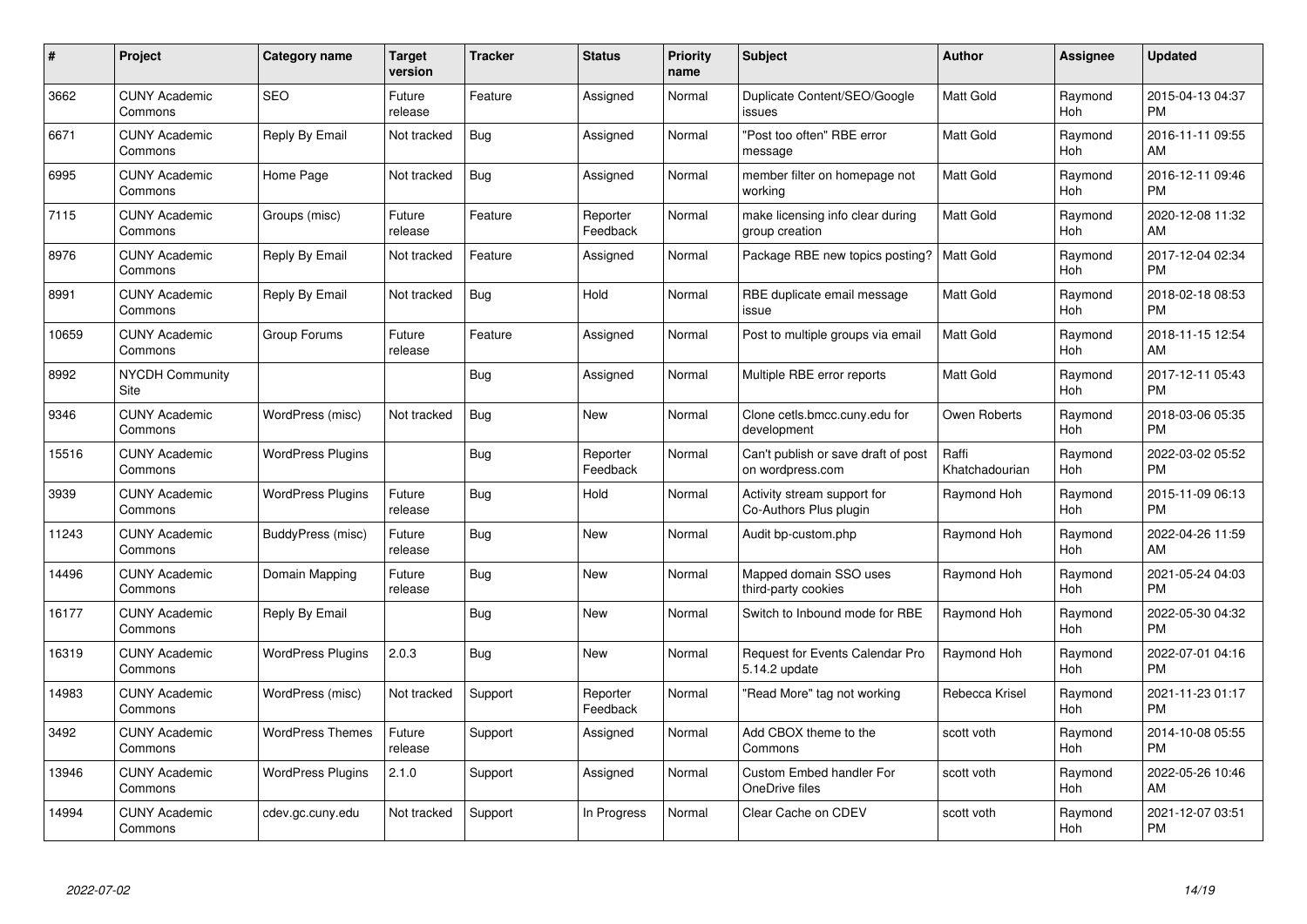| #     | Project                         | <b>Category name</b>     | <b>Target</b><br>version | <b>Tracker</b> | <b>Status</b>        | Priority<br>name | <b>Subject</b>                                                        | <b>Author</b>           | <b>Assignee</b>     | <b>Updated</b>                |
|-------|---------------------------------|--------------------------|--------------------------|----------------|----------------------|------------------|-----------------------------------------------------------------------|-------------------------|---------------------|-------------------------------|
| 16245 | <b>CUNY Academic</b><br>Commons | WordPress (misc)         |                          | Bug            | Reporter<br>Feedback | Normal           | Save Button missing on<br>WordPress Profile page                      | scott voth              | Raymond<br>Hoh      | 2022-06-16 03:09<br><b>PM</b> |
| 11624 | <b>CUNY Academic</b><br>Commons | WordPress (misc)         | Not tracked              | Support        | New                  | Normal           | Change pages into posts or swap<br>database for a Commons site?       | Stephen Klein           | Raymond<br>Hoh      | 2019-07-09 11:04<br>AM        |
| 497   | <b>CUNY Academic</b><br>Commons | <b>WordPress Plugins</b> | Future<br>release        | Feature        | Assigned             | Normal           | Drag and Drop Ordering on<br>Gallery Post Plugin                      | Matt Gold               | Ron Rennick         | 2015-11-09 06:18<br><b>PM</b> |
| 308   | <b>CUNY Academic</b><br>Commons | Registration             | Future<br>release        | Feature        | <b>New</b>           | Normal           | Group recommendations for<br>signup process                           | Boone Gorges            | Samantha<br>Raddatz | 2015-11-09 05:07<br><b>PM</b> |
| 3473  | <b>CUNY Academic</b><br>Commons | User Experience          | Future<br>release        | Feature        | Assigned             | Normal           | Commons profile: Add help info<br>about "Positions" replacing "title" | Keith Miyake            | Samantha<br>Raddatz | 2015-11-09 02:28<br><b>PM</b> |
| 5225  | <b>CUNY Academic</b><br>Commons | Registration             | Future<br>release        | Feature        | Assigned             | Normal           | On-boarding Issues                                                    | Luke Waltzer            | Samantha<br>Raddatz | 2016-02-12 02:58<br><b>PM</b> |
| 5317  | <b>CUNY Academic</b><br>Commons | <b>Group Blogs</b>       | Not tracked              | Bug            | Reporter<br>Feedback | Normal           | Notifications of New Post Didn't<br>Come                              | Luke Waltzer            | Samantha<br>Raddatz | 2016-03-21 10:41<br><b>PM</b> |
| 5397  | <b>CUNY Academic</b><br>Commons | Social Paper             | Future<br>release        | Feature        | New                  | Normal           | frustrating to have to<br>enable/disable in SP                        | Marilyn Weber           | Samantha<br>Raddatz | 2016-04-20 03:39<br><b>PM</b> |
| 653   | <b>CUNY Academic</b><br>Commons | Group Blogs              | Future<br>release        | Feature        | Assigned             | Normal           | Redesign Integration of Groups<br>and Blogs                           | Matt Gold               | Samantha<br>Raddatz | 2015-11-09 05:40<br><b>PM</b> |
| 1105  | <b>CUNY Academic</b><br>Commons | WordPress (misc)         | Future<br>release        | Feature        | Assigned             | Normal           | Rephrase Blog Privacy Options                                         | Matt Gold               | Samantha<br>Raddatz | 2015-11-09 06:19<br><b>PM</b> |
| 4027  | <b>CUNY Academic</b><br>Commons | Commons In A Box         | Not tracked              | Design/UX      | Assigned             | Normal           | Usability review of CBOX update<br>procedures                         | Matt Gold               | Samantha<br>Raddatz | 2015-05-11 06:36<br><b>PM</b> |
| 4235  | <b>CUNY Academic</b><br>Commons |                          | Not tracked              | Design/UX      | Assigned             | Normal           | Explore user experience around<br>comments on forum topics vs docs    | Matt Gold               | Samantha<br>Raddatz | 2015-07-21 10:23<br>AM        |
| 4404  | <b>CUNY Academic</b><br>Commons | <b>Public Portfolio</b>  | Future<br>release        | Design/UX      | Assigned             | Normal           | Change color of permissions info<br>on portfolio editing interface    | <b>Matt Gold</b>        | Samantha<br>Raddatz | 2015-08-11 05:28<br><b>PM</b> |
| 4661  | <b>CUNY Academic</b><br>Commons | User Experience          | Future<br>release        | Bug            | Assigned             | Normal           | <b>Simplify Events text</b>                                           | Matt Gold               | Samantha<br>Raddatz | 2015-10-02 09:06<br><b>PM</b> |
| 4986  | <b>CUNY Academic</b><br>Commons | <b>ZenDesk</b>           | Not tracked              | Support        | Assigned             | Normal           | Prepare documentation for<br>Zendesk re web widget                    | Matt Gold               | Samantha<br>Raddatz | 2016-02-25 03:09<br><b>PM</b> |
| 481   | <b>CUNY Academic</b><br>Commons | Groups (misc)            | Future<br>release        | Feature        | Assigned             | Normal           | ability to archive inactive groups<br>and blogs                       | Michael Mandiberg       | Samantha<br>Raddatz | 2015-11-09 05:56<br><b>PM</b> |
| 3458  | <b>CUNY Academic</b><br>Commons | Groups (misc)            | Future<br>release        | Feature        | Assigned             | Normal           | Filter Members of Group by<br>Campus                                  | Michael Smith           | Samantha<br>Raddatz | 2014-09-26 08:32<br><b>PM</b> |
| 5183  | <b>CUNY Academic</b><br>Commons | Social Paper             | Future<br>release        | Design/UX      | New                  | Normal           | Creating a new paper when<br>viewing an existing paper                | Raffi<br>Khatchadourian | Samantha<br>Raddatz | 2016-02-02 12:09<br><b>PM</b> |
| 4221  | CUNY Academic<br>Commons        | Group Forums             | Future<br>release        | Design/UX      | Assigned             | Normal           | Add 'Number of Posts' display<br>option to Forum page                 | Samantha Raddatz        | Samantha<br>Raddatz | 2015-06-26 02:21<br><b>PM</b> |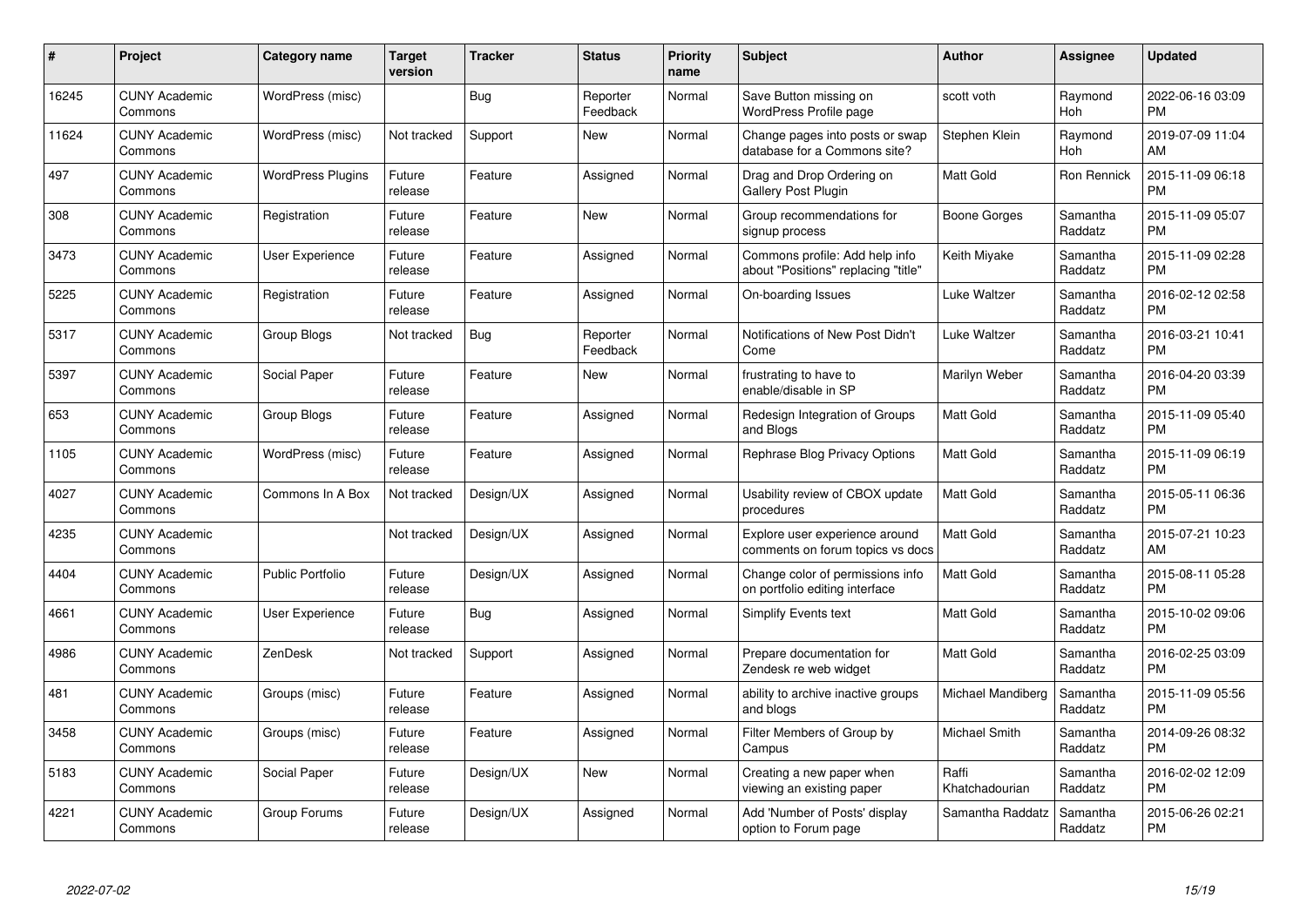| #     | Project                         | <b>Category name</b>        | <b>Target</b><br>version | <b>Tracker</b> | <b>Status</b>        | Priority<br>name | <b>Subject</b>                                                                                                                               | <b>Author</b>                 | <b>Assignee</b>     | <b>Updated</b>                |
|-------|---------------------------------|-----------------------------|--------------------------|----------------|----------------------|------------------|----------------------------------------------------------------------------------------------------------------------------------------------|-------------------------------|---------------------|-------------------------------|
| 4226  | <b>CUNY Academic</b><br>Commons | <b>BuddyPress Docs</b>      | Future<br>release        | Design/UX      | New                  | Normal           | Add option to connect a Doc with<br>a Group                                                                                                  | Samantha Raddatz              | Samantha<br>Raddatz | 2015-09-09 04:08<br>PM.       |
| 4253  | <b>CUNY Academic</b><br>Commons | <b>Public Portfolio</b>     | Future<br>release        | Design/UX      | New                  | Normal           | Encourage users to add portfolio<br>content                                                                                                  | Samantha Raddatz              | Samantha<br>Raddatz | 2015-07-07 11:32<br>AM.       |
| 4622  | <b>CUNY Academic</b><br>Commons | <b>Public Portfolio</b>     | Future<br>release        | Design/UX      | New                  | Normal           | <b>Profile Visibility Settings</b>                                                                                                           | Samantha Raddatz              | Samantha<br>Raddatz | 2015-09-21 12:18<br><b>PM</b> |
| 5298  | <b>CUNY Academic</b><br>Commons |                             | Not tracked              | Publicity      | New                  | Normal           | Survey Pop-Up Text                                                                                                                           | Samantha Raddatz              | Samantha<br>Raddatz | 2016-03-22 12:27<br><b>PM</b> |
| 10580 | <b>CUNY Academic</b><br>Commons | Information<br>Architecture | Future<br>release        | Design/UX      | New                  | Normal           | Primary nav item review                                                                                                                      | Boone Gorges                  | Sara Cannon         | 2022-06-28 01:29<br><b>PM</b> |
| 10439 | <b>CUNY Academic</b><br>Commons | Design                      | 2.1.0                    | Design/UX      | New                  | Normal           | Create Style Guide for Commons                                                                                                               | Sonja Leix                    | Sara Cannon         | 2022-06-28 01:43<br><b>PM</b> |
| 2612  | <b>CUNY Academic</b><br>Commons |                             | Not tracked              | Publicity      | Assigned             | Normal           | Pinterest site for the Commons                                                                                                               | local admin                   | Sarah<br>Morgano    | 2016-03-04 11:19<br>AM.       |
| 3510  | <b>CUNY Academic</b><br>Commons | Publicity                   | 1.7                      | Publicity      | Assigned             | Normal           | Post on the News Blog re: 'My<br>Commons'                                                                                                    | Micki Kaufman                 | Sarah<br>Morgano    | 2014-10-15 11:18<br>AM.       |
| 3511  | <b>CUNY Academic</b><br>Commons | Publicity                   | 1.7                      | Publicity      | Assigned             | Normal           | Social media for 1.7                                                                                                                         | Micki Kaufman                 | Sarah<br>Morgano    | 2014-10-14 03:32<br><b>PM</b> |
| 5826  | <b>CUNY Academic</b><br>Commons | <b>WordPress Plugins</b>    | Future<br>release        | Support        | Reporter<br>Feedback | Normal           | <b>Remove Subscription Options</b><br>plugin from directory                                                                                  | Sarah Morgano                 | Sarah<br>Morgano    | 2016-10-21 04:14<br>PM.       |
| 11883 | <b>CUNY Academic</b><br>Commons | Help/Codex                  | Not tracked              | Support        | New                  | Normal           | Need Embedding Help Page<br>Update (Tableau)                                                                                                 | Anthony Wheeler               | scott voth          | 2019-09-24 08:49<br>AM        |
| 3565  | <b>CUNY Academic</b><br>Commons | My Commons                  | Not tracked              | Documentation  | New                  | Normal           | Load Newest inconsistencies                                                                                                                  | Chris Stein                   | scott voth          | 2015-11-09 01:16<br><b>PM</b> |
| 14787 | <b>CUNY Academic</b><br>Commons | <b>Plugin Packages</b>      | Future<br>release        | Feature        | New                  | Normal           | Creating a "Design" plugin<br>package                                                                                                        | Laurie Hurson                 | scott voth          | 2022-04-27 04:56<br><b>PM</b> |
| 636   | <b>CUNY Academic</b><br>Commons | WordPress (misc)            | Not tracked              | Support        | Assigned             | Normal           | Create Lynda.com-like Table of<br>Contents for Prospective Tutorial<br>Screencasts                                                           | <b>Matt Gold</b>              | scott voth          | 2016-02-23 03:12<br><b>PM</b> |
| 3524  | <b>CUNY Academic</b><br>Commons | Documentation               | Not tracked              | Documentation  | Assigned             | Normal           | Post describing all you can do<br>when starting up a new blog/group                                                                          | Matt Gold                     | scott voth          | 2014-10-04 12:56<br><b>PM</b> |
| 6115  | <b>CUNY Academic</b><br>Commons | Publicity                   | Not tracked              | Feature        | Assigned             | Normal           | create digital signage for GC                                                                                                                | <b>Matt Gold</b>              | scott voth          | 2016-10-11 10:09<br><b>PM</b> |
| 9908  | <b>CUNY Academic</b><br>Commons |                             | Not tracked              | Feature        | New                  | Normal           | Is it possible to send email<br>updates to users (or an email<br>address not on the list) for only a<br>single page AFTER being<br>prompted? | <b>Michael Shields</b>        | scott voth          | 2018-06-11 01:34<br><b>PM</b> |
| 4222  | <b>CUNY Academic</b><br>Commons | User Experience             | Future<br>release        | Design/UX      | New                  | Normal           | Add information to 'Delete<br>Account' page                                                                                                  | Samantha Raddatz   scott voth |                     | 2015-06-26 11:35<br>AM        |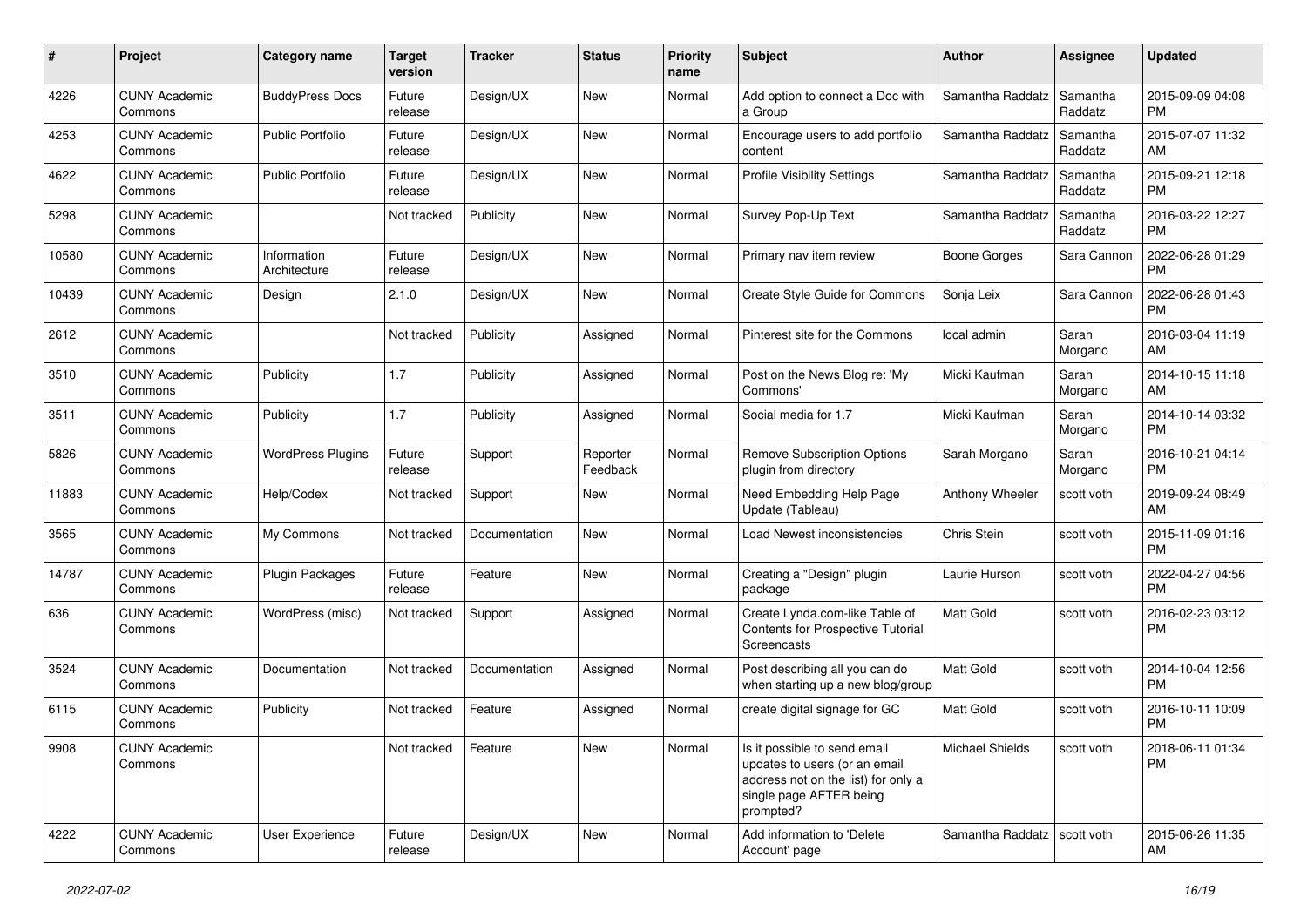| #     | Project                         | <b>Category name</b>     | <b>Target</b><br>version | <b>Tracker</b> | <b>Status</b>        | <b>Priority</b><br>name | <b>Subject</b>                                                     | <b>Author</b>      | <b>Assignee</b>     | <b>Updated</b>                |
|-------|---------------------------------|--------------------------|--------------------------|----------------|----------------------|-------------------------|--------------------------------------------------------------------|--------------------|---------------------|-------------------------------|
| 12247 | <b>CUNY Academic</b><br>Commons | Publicity                | Not tracked              | Support        | <b>New</b>           | Normal                  | <b>Screenshot of First Commons</b><br>Homepage                     | scott voth         | scott voth          | 2020-01-14 12:08<br><b>PM</b> |
| 14394 | <b>CUNY Academic</b><br>Commons |                          | Not tracked              | Feature        | <b>New</b>           | Normal                  | Commons News Site - redesign                                       | scott voth         | scott voth          | 2021-09-14 10:46<br>AM        |
| 4070  | <b>CUNY Academic</b><br>Commons | Analytics                | Not tracked              | Support        | Assigned             | Normal                  | Request for JITP site analytics                                    | <b>Matt Gold</b>   | Seth Persons        | 2016-02-23 03:09<br><b>PM</b> |
| 4635  | <b>CUNY Academic</b><br>Commons | Authentication           | Future<br>release        | Feature        | <b>New</b>           | Normal                  | Allow non-WP authentication                                        | Boone Gorges       | Sonja Leix          | 2019-03-01 02:05<br><b>PM</b> |
| 11834 | <b>CUNY Academic</b><br>Commons | <b>Group Files</b>       | Future<br>release        | Feature        | <b>New</b>           | Normal                  | Improved tools for managing<br>group file folders                  | Boone Gorges       | Sonja Leix          | 2019-09-06 03:55<br><b>PM</b> |
| 11789 | <b>CUNY Academic</b><br>Commons | Courses                  | Future<br>release        | Feature        | <b>New</b>           | Normal                  | Ability to remove item from<br>Courses list                        | Laurie Hurson      | Sonja Leix          | 2019-09-24 12:28<br><b>PM</b> |
| 5316  | <b>CUNY Academic</b><br>Commons | <b>User Experience</b>   | Future<br>release        | Feature        | Assigned             | Normal                  | Prompt user email address<br>updates                               | <b>Matt Gold</b>   | Stephen Real        | 2016-12-21 03:30<br><b>PM</b> |
| 6665  | <b>CUNY Academic</b><br>Commons |                          | Not tracked              | Publicity      | <b>New</b>           | Normal                  | Dead Link in 1.10 announcement<br>post                             | Paige Dupont       | Stephen Real        | 2016-12-01 03:11<br><b>PM</b> |
| 8440  | <b>CUNY Academic</b><br>Commons | Onboarding               | Not tracked              | Bug            | New                  | Normal                  | Create Test Email Accounts for<br><b>Onboarding Project</b>        | Stephen Real       | Stephen Real        | 2017-08-01 09:49<br><b>PM</b> |
| 9643  | <b>CUNY Academic</b><br>Commons | Publicity                | Not tracked              | Feature        | <b>New</b>           | Normal                  | Create a page on the Commons<br>for logos etc.                     | Stephen Real       | Stephen Real        | 2018-04-24 10:53<br>AM        |
| 3090  | <b>CUNY Academic</b><br>Commons | Twitter page             | Future<br>release        | Feature        | Assigned             | Normal                  | Prevent Retweets from showing<br>up on Commons twitter page        | <b>Matt Gold</b>   | Tahir Butt          | 2016-10-24 11:31<br>AM        |
| 6426  | <b>CUNY Academic</b><br>Commons | Spam/Spam<br>Prevention  | Future<br>release        | Feature        | Assigned             | Normal                  | Force captcha on all comments?                                     | Matt Gold          | Tahir Butt          | 2016-10-24 02:06<br><b>PM</b> |
| 5581  | <b>CUNY Academic</b><br>Commons | Analytics                | Future<br>release        | Feature        | Assigned             | Normal                  | Explore alternatives to Google<br>Analytics                        | <b>Matt Gold</b>   | Valerie<br>Townsend | 2020-04-17 03:12<br><b>PM</b> |
| 5679  | <b>CUNY Academic</b><br>Commons | Analytics                | Not tracked              | Feature        | New                  | Normal                  | Logged In Users for GA                                             | Valerie Townsend   | Valerie<br>Townsend | 2016-06-11 09:49<br>AM        |
| 6356  | <b>CUNY Academic</b><br>Commons | <b>WordPress Plugins</b> | Future<br>release        | <b>Bug</b>     | Reporter<br>Feedback | Low                     | Should Subscribe2 be<br>deprecated?                                | Luke Waltzer       |                     | 2017-03-20 12:20<br><b>PM</b> |
| 13912 | <b>CUNY Academic</b><br>Commons |                          | Not tracked              | Feature        | Hold                 | Low                     | posting "missed schedule"                                          | Marilyn Weber      |                     | 2021-02-23 10:46<br>AM        |
| 2576  | <b>NYCDH Community</b><br>Site  |                          |                          | Bug            | Hold                 | Low                     | Test Next Button in Javascript<br><b>Tutorial Under Activities</b> | <b>Mark Newton</b> | Alex Gil            | 2013-05-18 02:55<br><b>PM</b> |
| 2577  | <b>NYCDH Community</b><br>Site  |                          |                          | Feature        | Assigned             | Low                     | Investigate Potential to Add Links<br>to the Forum                 | <b>Mark Newton</b> | Alex Gil            | 2013-05-16 09:40<br><b>PM</b> |
| 1165  | <b>CUNY Academic</b><br>Commons | <b>Email Invitations</b> | Future<br>release        | Feature        | Assigned             | Low                     | Allow saved lists of invitees under<br>Send Invites                | Boone Gorges       | Boone<br>Gorges     | 2015-11-09 06:03<br><b>PM</b> |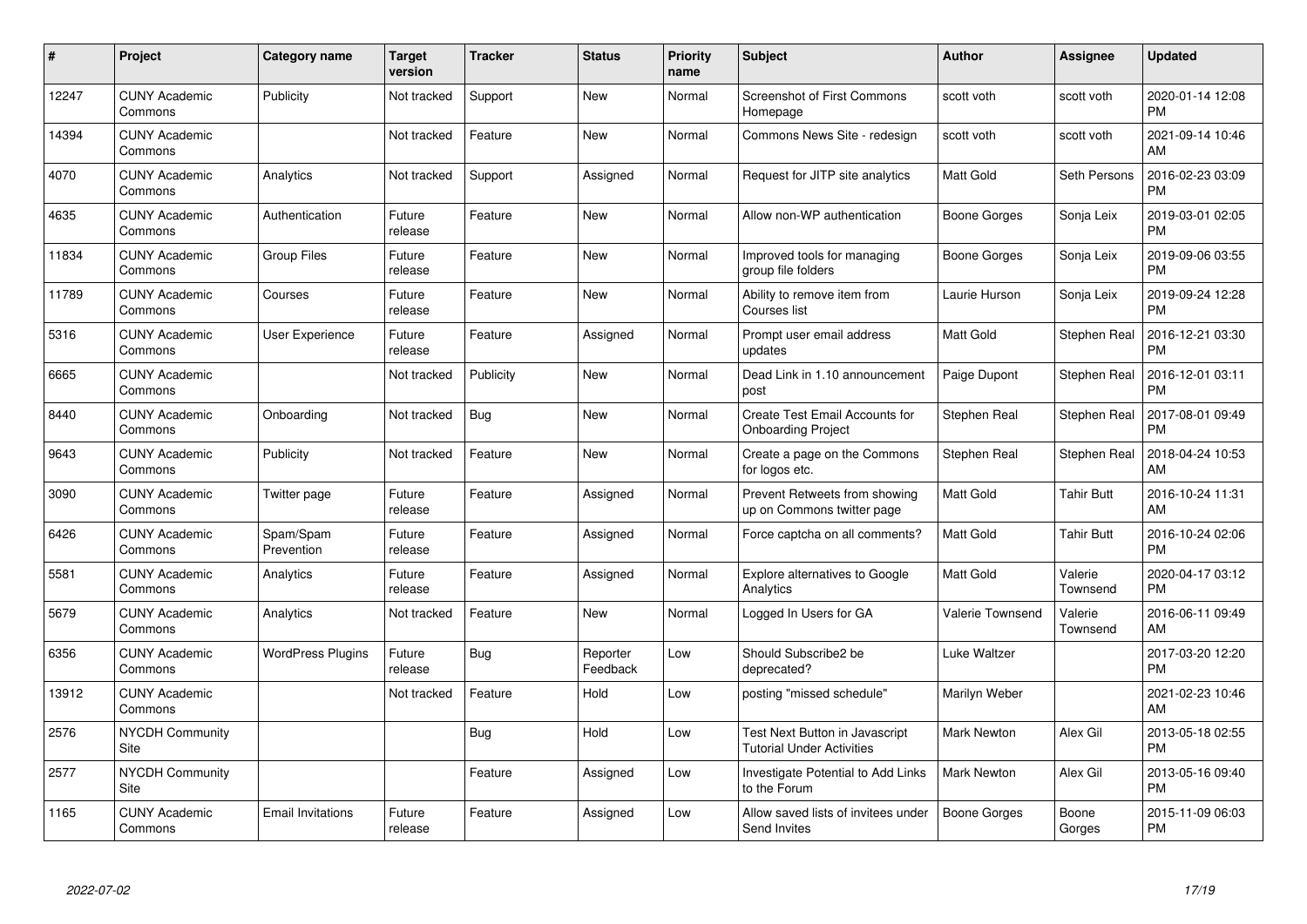| $\pmb{\#}$ | Project                               | Category name            | <b>Target</b><br>version | Tracker | <b>Status</b>        | <b>Priority</b><br>name | <b>Subject</b>                                                                                  | <b>Author</b>    | Assignee          | <b>Updated</b>                |
|------------|---------------------------------------|--------------------------|--------------------------|---------|----------------------|-------------------------|-------------------------------------------------------------------------------------------------|------------------|-------------------|-------------------------------|
| 1166       | <b>CUNY Academic</b><br>Commons       | <b>Email Invitations</b> | Future<br>release        | Feature | New                  | Low                     | Better organizational tools for Sent<br><b>Invites</b>                                          | Boone Gorges     | Boone<br>Gorges   | 2015-11-09 06:02<br><b>PM</b> |
| 1167       | <b>CUNY Academic</b><br>Commons       | <b>Email Invitations</b> | Future<br>release        | Feature | New                  | Low                     | Allow email invitations to be resent   Boone Gorges                                             |                  | Boone<br>Gorges   | 2015-11-12 12:53<br>AM        |
| 1417       | <b>CUNY Academic</b><br>Commons       | <b>BuddyPress Docs</b>   | Future<br>release        | Feature | Assigned             | Low                     | Bulk actions for BuddyPress Docs                                                                | Boone Gorges     | Boone<br>Gorges   | 2016-10-17 10:41<br><b>PM</b> |
| 3048       | <b>CUNY Academic</b><br>Commons       | <b>Public Portfolio</b>  | Future<br>release        | Feature | <b>New</b>           | Low                     | Images for rich text profile fields                                                             | Boone Gorges     | Boone<br>Gorges   | 2014-02-19 12:56<br><b>PM</b> |
| 3615       | <b>CUNY Academic</b><br>Commons       | Redmine                  | Not tracked              | Feature | New                  | Low                     | Create Redmine issues via email                                                                 | Dominic Giglio   | Boone<br>Gorges   | 2017-11-16 11:36<br>AM        |
| 2325       | <b>CUNY Academic</b><br>Commons       | BuddyPress (misc)        | Future<br>release        | Feature | Assigned             | Low                     | Profile should have separate fields<br>for first/last names                                     | local admin      | Boone<br>Gorges   | 2015-11-09 06:09<br><b>PM</b> |
| 2610       | <b>CUNY Academic</b><br>Commons       | Group Invitations        | Future<br>release        | Feature | Assigned             | Low                     | Request: Custom invitation<br>message to group invites                                          | local admin      | Boone<br>Gorges   | 2015-11-09 06:13<br><b>PM</b> |
| 6389       | <b>CUNY Academic</b><br>Commons       | <b>BuddyPress Docs</b>   | Future<br>release        | Feature | New                  | Low                     | Make Discussion Area Visible<br>When Editing a Doc                                              | Luke Waltzer     | Boone<br>Gorges   | 2016-10-21 04:16<br><b>PM</b> |
| 5052       | <b>CUNY Academic</b><br>Commons       | Social Paper             | Future<br>release        | Feature | <b>New</b>           | Low                     | Sentence by sentence or line by<br>line comments (SP suggestion #3)                             | Marilyn Weber    | Boone<br>Gorges   | 2016-02-11 10:24<br><b>PM</b> |
| 1562       | <b>CUNY Academic</b><br>Commons       | <b>WordPress Plugins</b> | Future<br>release        | Feature | Assigned             | Low                     | Play with NYT Collaborative<br><b>Authoring Tool</b>                                            | Matt Gold        | Boone<br>Gorges   | 2015-01-05 08:47<br><b>PM</b> |
| 2013       | <b>CUNY Academic</b><br>Commons       | <b>Public Portfolio</b>  | Future<br>release        | Feature | Assigned             | Low                     | Have Profile Privacy Options show   Matt Gold<br>up only for filled-in fields                   |                  | Boone<br>Gorges   | 2015-11-09 06:09<br><b>PM</b> |
| 2223       | <b>CUNY Academic</b><br>Commons       | <b>WordPress Plugins</b> | Future<br>release        | Feature | Assigned             | Low                     | Add Participad to the CUNY<br>Academic Commons                                                  | Matt Gold        | Boone<br>Gorges   | 2014-09-17 10:03<br><b>PM</b> |
| 3080       | <b>CUNY Academic</b><br>Commons       | <b>Group Files</b>       | Future<br>release        | Feature | Assigned             | Low                     | Create a system to keep track of<br>file changes                                                | <b>Matt Gold</b> | Boone<br>Gorges   | 2014-02-26 10:04<br><b>PM</b> |
| 2618       | <b>NYCDH Community</b><br><b>Site</b> |                          |                          | Bug     | Assigned             | Low                     | Mark blogs as spam when created<br>by users marked as spam                                      | Matt Gold        | Boone<br>Gorges   | 2013-06-09 11:38<br><b>PM</b> |
| 8675       | <b>CUNY Academic</b><br>Commons       | <b>User Onboarding</b>   | Future<br>release        | Bug     | Reporter<br>Feedback | Low                     | Add new User search screen calls<br>for the input of email address but<br>doesn't work with one | Paul Hebert      | Boone<br>Gorges   | 2017-10-11 11:17<br>AM        |
| 58         | <b>CUNY Academic</b><br>Commons       | BuddyPress (misc)        | Future<br>release        | Feature | Assigned             | Low                     | Make member search sortable by<br>last name                                                     | Roberta Brody    | Boone<br>Gorges   | 2010-08-26 02:38<br><b>PM</b> |
| 519        | <b>CUNY Academic</b><br>Commons       | <b>BuddyPress Docs</b>   | Future<br>release        | Feature | Assigned             | Low                     | TOC for individual docs - for new<br>BP "wiki-like" plugin                                      | scott voth       | Boone<br>Gorges   | 2015-11-09 05:54<br><b>PM</b> |
| 3354       | <b>CUNY Academic</b><br>Commons       | <b>Group Files</b>       | Future<br>release        | Feature | Assigned             | Low                     | Allow Group Download of Multiple<br><b>Selected Files</b>                                       | <b>Matt Gold</b> | Chris Stein       | 2014-08-01 08:50<br>AM        |
| 1983       | <b>CUNY Academic</b><br>Commons       | Home Page                | Future<br>release        | Feature | Assigned             | Low                     | Media Library integration with<br>Featured Content plugin                                       | Boone Gorges     | Dominic<br>Giglio | 2014-03-17 10:34<br>AM        |